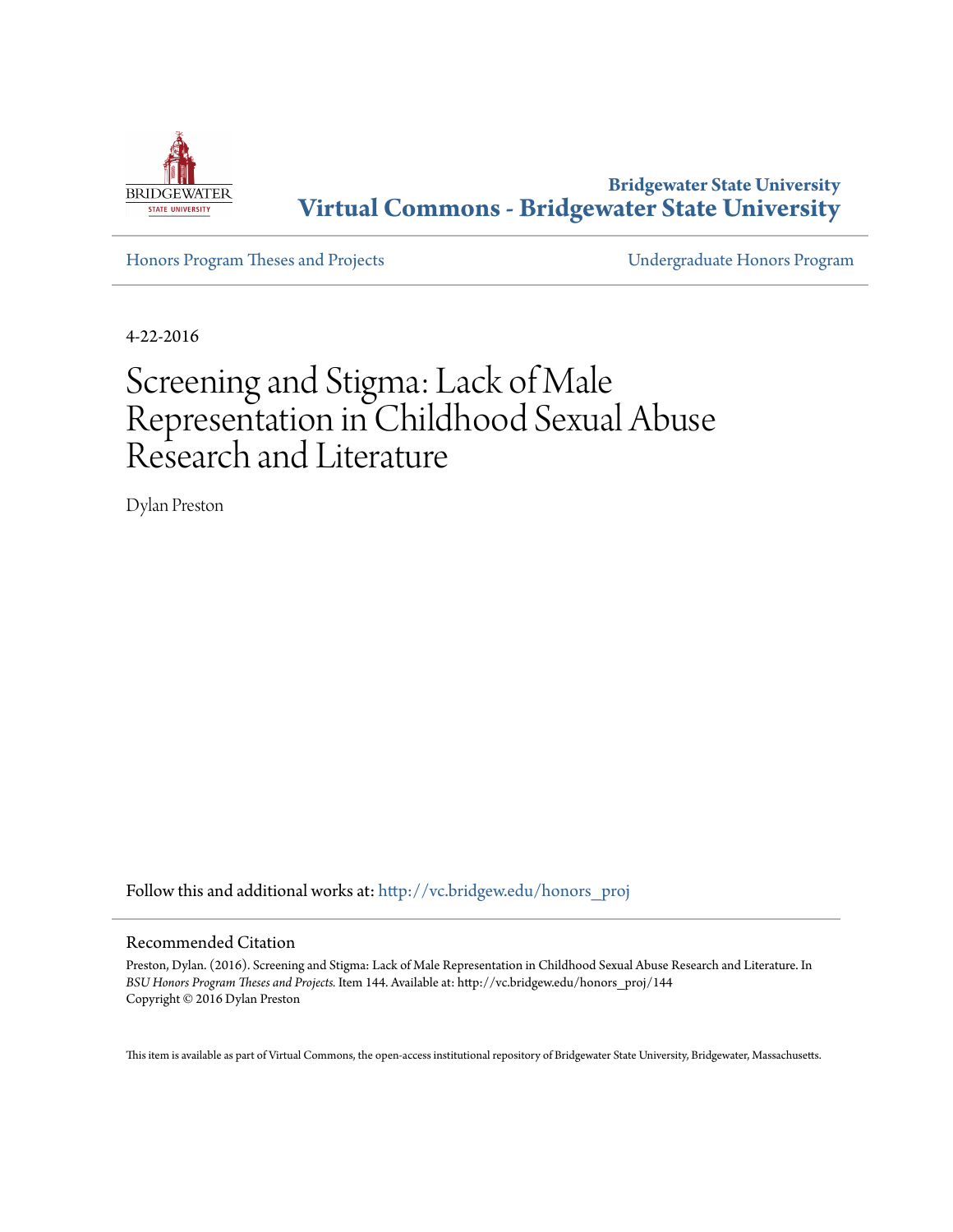### Screening and Stigma: Lack of Male Representation in Childhood Sexual Abuse Research and

Literature

Dylan Preston

Submitted in Partial Completion of the

Requirements for Departmental Honors in Social Work

Bridgewater State University

April 22, 2016

Dr. Beverly Lovett, Thesis Director

Dr. Emily Douglas, Committee Member

Leslie Sattler, MSW, Committee Member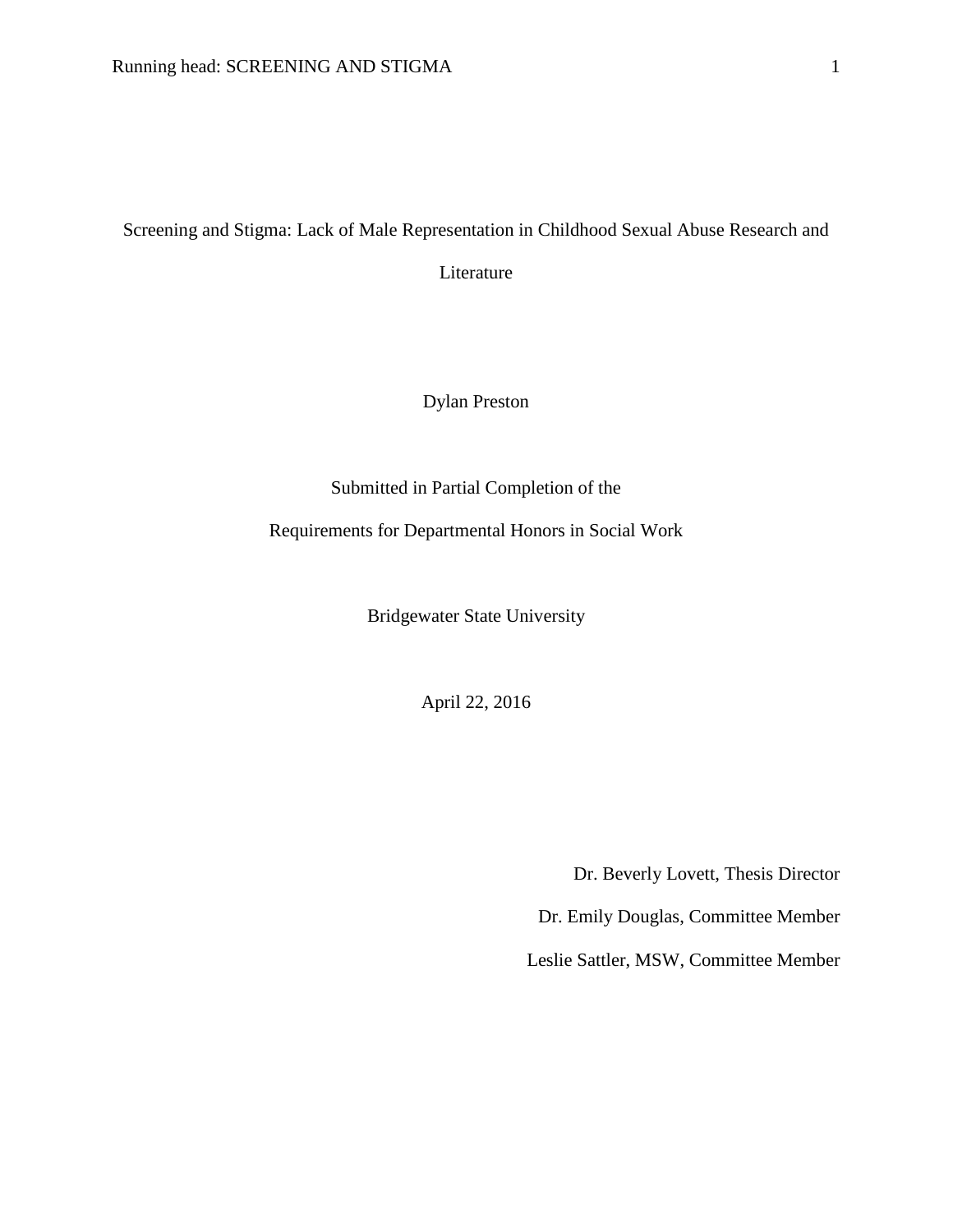#### **Abstract**

The purpose of this study is to explore available screening tools for assessing male childhood sexual abuse. This form of abuse is a problem that is often underreported. Males disclose less often than females because of the stigma associated with being a sexual abuse victim and questioning their own sexual orientation. Nine different screening instruments from child welfare, medical, and clinical settings were analyzed and prevention efforts within public schools are also discussed. There is a lack of literature specific to male sexual abuse victims, and what is available is severely outdated. This study is a thorough literature review of screening tools for male sexual abuse victims. The findings of this assessment show that there are zero screening tools that have been developed specifically to screen males for sexual abuse. Suggestions for improving existing tools to screen for sexual abuse in males are identified and discussed as needed. Prevention efforts within school settings are stressed, as this is where children spend most of their time and are most likely to disclose.

*Keywords:* Childhood sexual abuse, male victims, boys, screening, stigma

### **Introduction**

Sexual abuse can happen to anyone of any age, race, gender, or religion. There are various ways that someone could experience sexual abuse, such as, but not limited to, pornography, touching, or penetration (Cermak & Molidor, 1996; Finkelhor, 2009; Valente, 2005). Generally speaking, society believes girls are victims of sexual abuse more frequently than boys; this has to do with boys underreporting abuse. Data shows an inconsistency regarding how frequently male sexual abuse occurs. The data ranges anywhere from 3-31% of males reporting sexual abuse in their childhood (Finkelhor, 2009; Cermak & Molidor, 1996, Valente,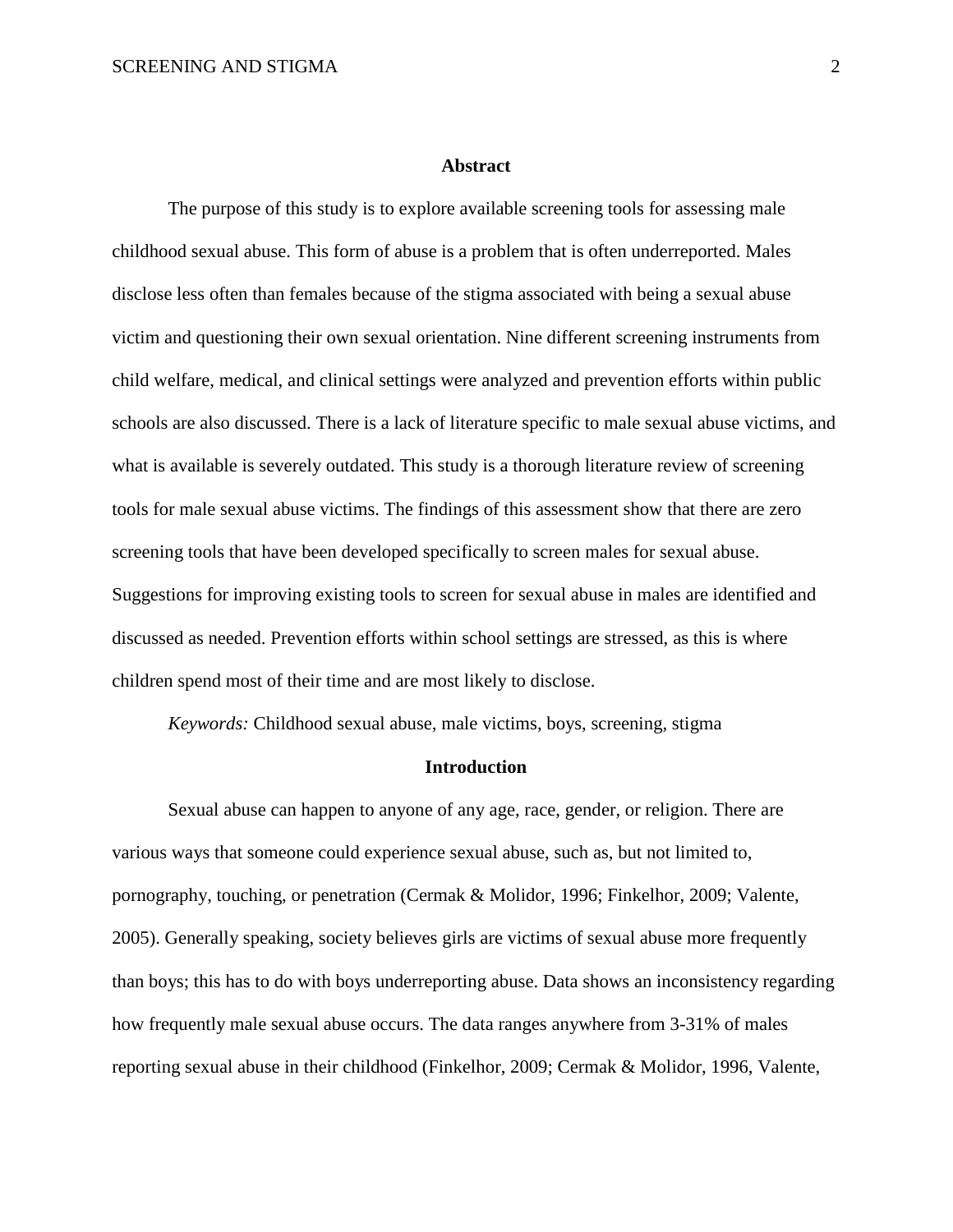### SCREENING AND STIGMA 3

2005). It is unlikely that the general population is screened for childhood sexual abuse. Perpetrators of male victims are usually close family friends (60%) and not family members (Finkelhor, 2009). The people who have abused these children earn their trust and end up controlling them in a sexual manner that they were not able to consent to (Valente, 2005).

If untreated, childhood sexual abuse can leave a lasting impression on the victim. Hendricks-Matthews (1992) and Bennet, Bernstein, Thombs, Walker, & Ziegelstein (2007) list depression, anxiety, post traumatic stress disorder, learning disabilities, and physical pain as just some of the many long-term effects. By investigating screening tools that identify childhood sexual abuse in males, disclosures could be made and victims could receive the help and support they so desperately need. Primary care doctors have the ability to identify these disorders in their patients; however, they are not always linked to sexual abuse, especially if a disclosure has not been made. Disclosures are not usually made by victims for a number of reasons such as guilt, shame, or embarrassment (Hendricks-Matthews, 1992). Males disclose less often than females due to a fear of being called a homosexual (when the abuser is male), and are self-conscious after such a traumatizing event (Valente, 2005). Asking adults and/or children if they have been sexually abused can be a difficult and fragile conversation.

Some victims disclose what had happened to them years after the abuse. Victimized men have said that their primary care doctor and nurse did not do anything in an effort to help them as the abuse was going on (Valente, 2005). Children often wish that adults just knew, or could sense that they are being abused without actually having to say it. Sometimes children disclose indirectly and think their parents will help them, but the parent misses the disclosure (Lovett, 2004; Palmer, Brown, Rae-Grant, & Loughlin, 1999; Sgroi, 1982). Doctors could be provided with more education on identifying and assisting children who have been or are currently being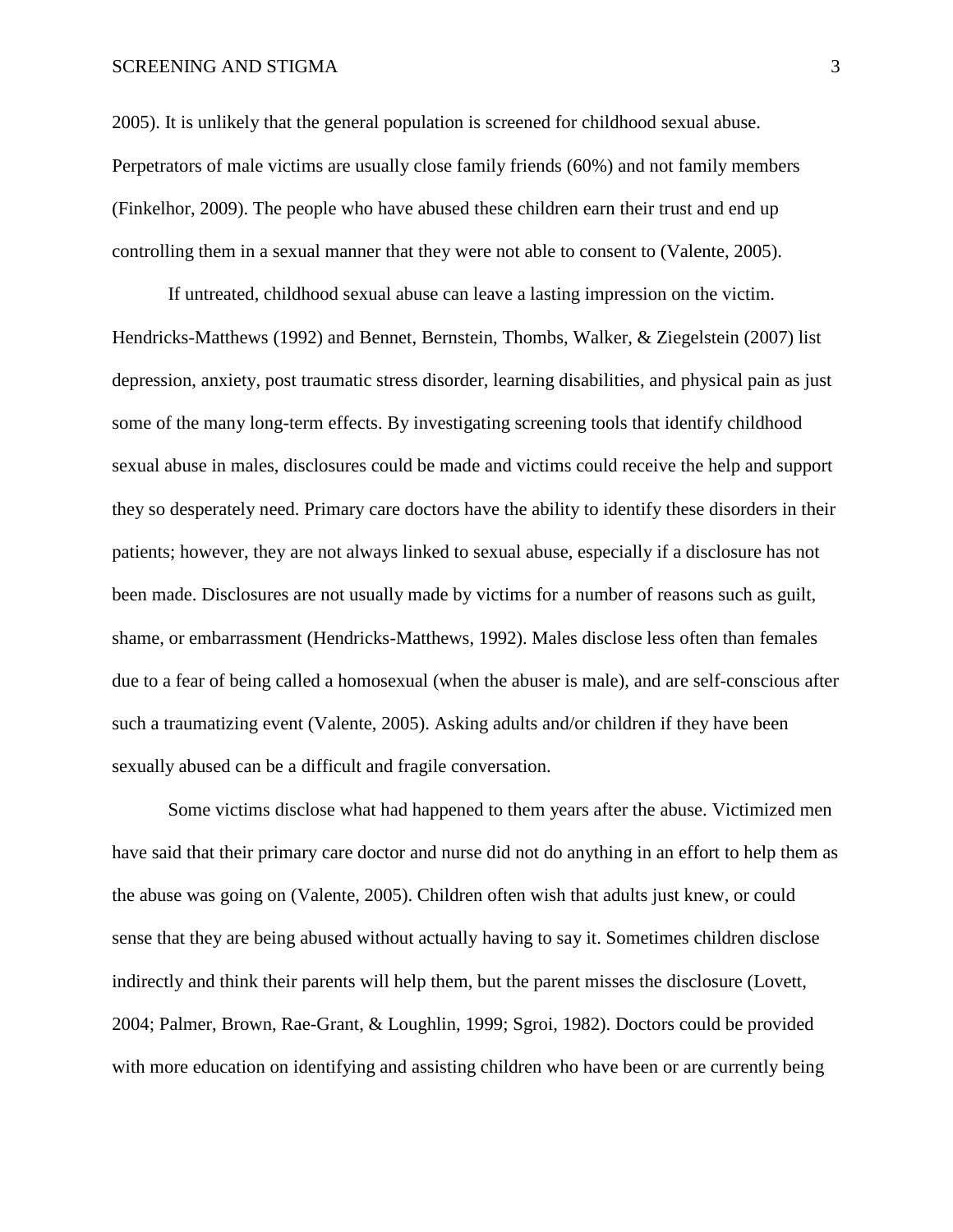sexually abused (Valente, 2005). It would be beneficial for doctors and nurses to have the knowledge of sexual abuse so that when they are assessing patients, they can screen them for this type of violence. It is vital to identify screening tools within the medical setting.

It can be difficult for an untrained professional to know what to do when someone discloses sexual abuse. It is a taboo subject; however, research suggests (Finkelhor, 2009) educators, administrators and people within school systems receive training on what to do in the event that someone discloses. Although the school setting may not be best for screening children for sexual abuse, providing students with education on the topic would be beneficial. Educators would be valuable resources to have when implementing prevention strategies for childhood sexual abuse. Children spend most of their time within a school and would be more likely to tell school staff if faculty members bring awareness and education to the students, which in turn could promote disclosures.

Social workers and caseworkers performing intakes for mental health or substance abuse assistance could also screen their clients for sexual abuse. This adult population may have a history of sexual abuse in childhood, adolescence, or adulthood that has yet to be disclosed. Upwards of 70 percent of childhood sexual abuse victims report an addiction to substances (Center for Substance Abuse Treatment, 2000). If these workers had knowledge of screening and what services to offer once a disclosure has been made, then effective treatment could be provided. Sexual abuse among males is a problem that is underreported and needs to be identified and treated. The goal of this study is to examine and identify possible screening tools for sexual abuse among males.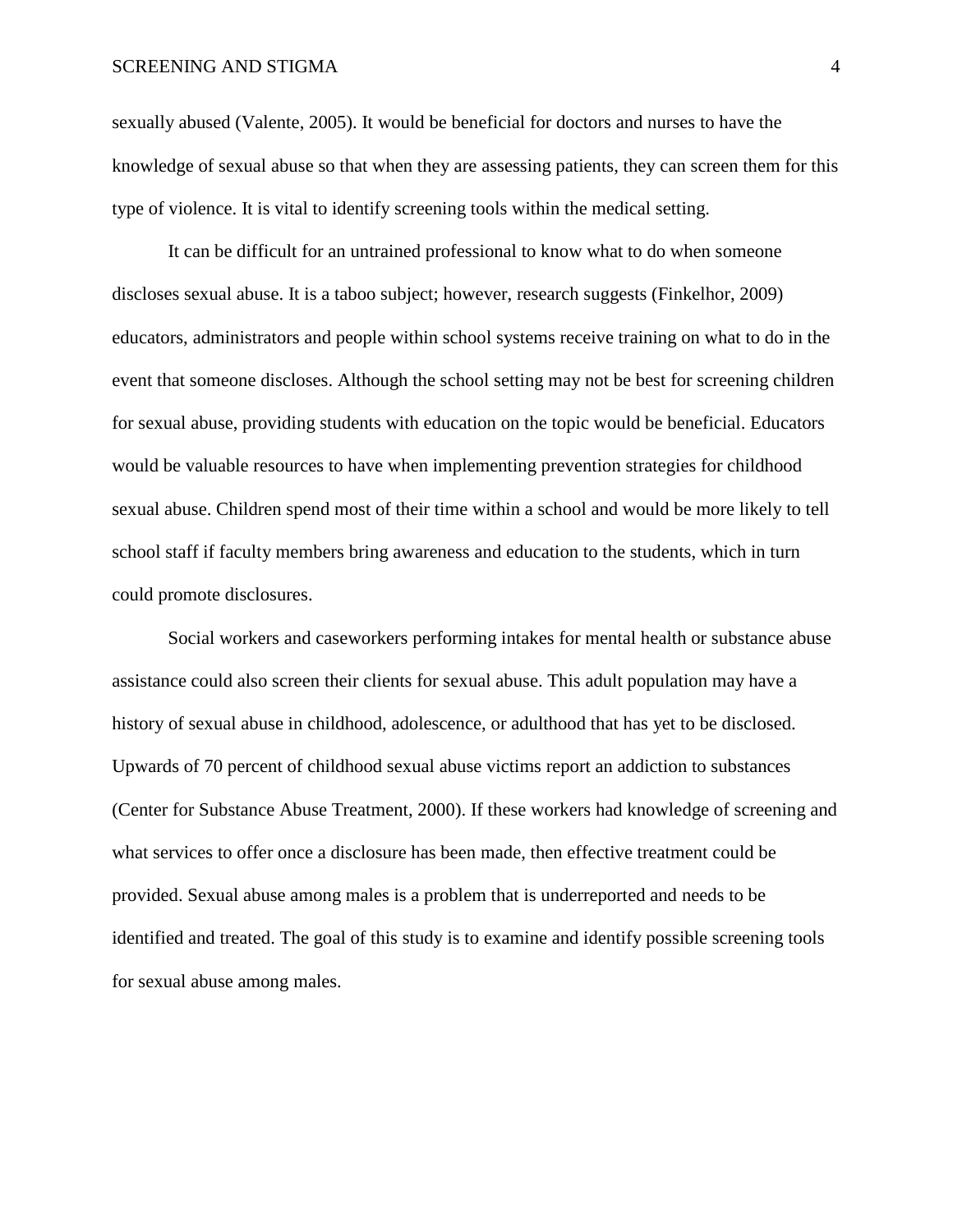### **Definitions**

The definitions below were adapted from peer-reviewed articles about childhood sexual abuse. Definitions of these terms can vary; therefore the following are the working definitions for this paper:

- Sexual abuse- any sexual act (removal of clothing, pornography, touching, fondling, rubbing, oral/anal penetration or contact) performed on someone who does not consent (Cermak & Molidor, 1996; Finkelhor, 2009; Valente, 2005).
- Childhood sexual abuse- the sexual act performed on a child under the age of seventeen who is unable to consent (Cermak & Molidor, 1996; Finkelhor, 2009; Valente, 2005).
- Grooming- when an adult earns a child's trust, and then betrays him or her by subjecting the child to abuse (McAlinden, 2006).

### **Risks and Grooming**

Factors that put children at risk include living with a single parent or divorced parents, being a victim of physical violence, and living with a disability. Some research suggests that boys are most at risk of sexual abuse around puberty (Finkelhor, 2009). However, other studies have shown that family members tend to abuse boys before the age of 6, and as early as 6 months old (Valente, 2005). When a child has been groomed, the adult abuses the trust they have earned by manipulating the child through violence or coercion to perform or be the recipient of a sexual act. Living with a single parent is a risk factor because offenders are skilled at making the parent feel comfortable with the offender. In some instances, offenders will begin a relationship with a parent as a way of obtaining access to a child. This is especially true for male offenders and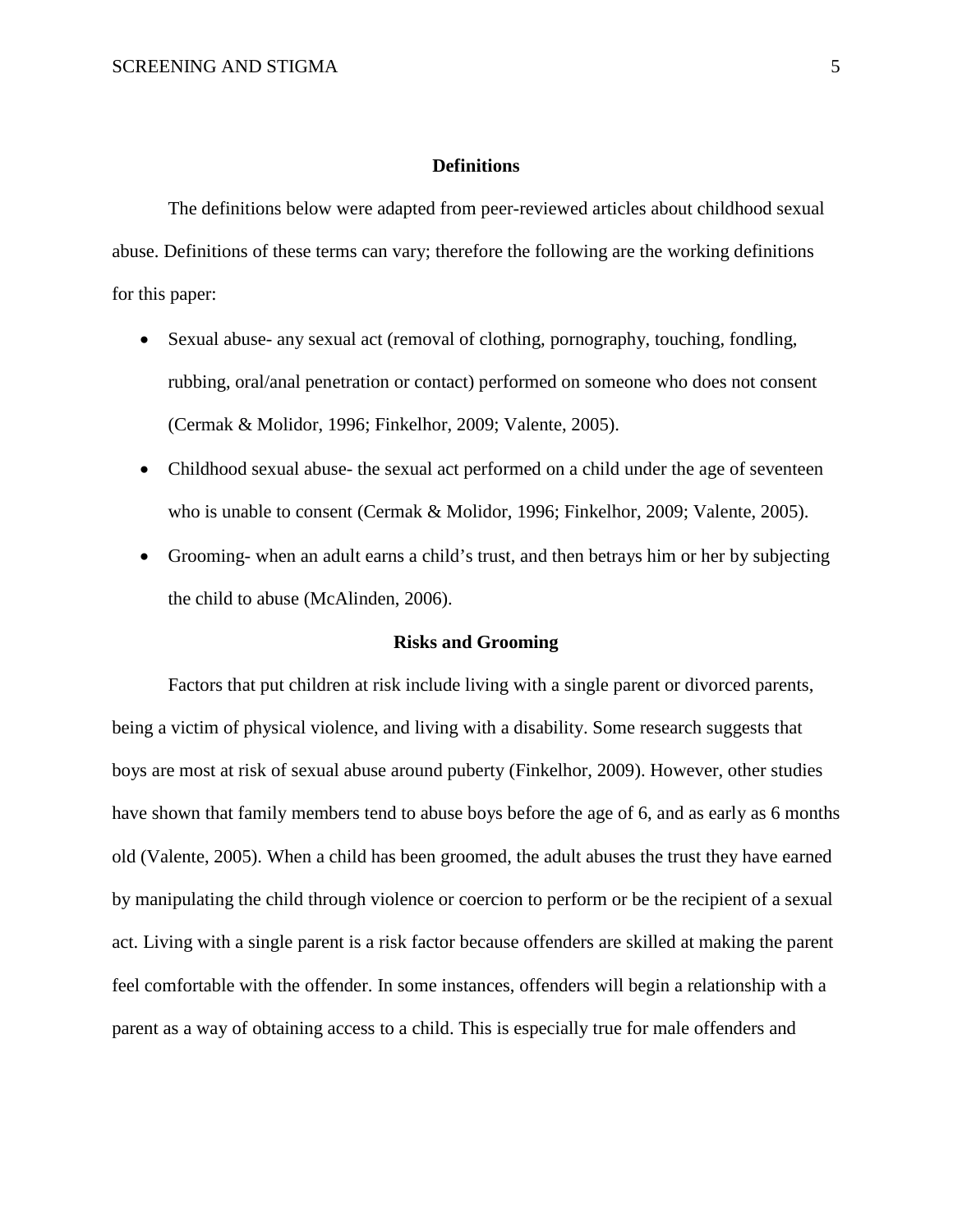single mothers. Divorced families are also at risk because offenders seek out families where only one parent is present at a time (Elliot, 1995; McAlinden, 2006).

### **Signs and Effects of Sexual Abuse**

Boys have reported that the abuse first started as wrestling, tickling, and fooling around playfully, and then escalated to a sexual level. When the abuse intensifies it leaves the child feeling trapped, which makes it difficult to leave or disclose (Valente, 2005). Summit (1983) discusses child sexual abuse accommodation syndrome (CSAAS) and how this "syndrome" helps to describe characteristic responses of being a victim of abuse. This syndrome contains five categories: secrecy, helplessness, entrapment and accommodation, delayed unconvincing disclosure, and retraction. These are the general responses over time for a victim of sexual abuse.

Anxiety and losing trust in adults are effects of being a victim of childhood sexual abuse (Finkelhor, 2009). Other effects of childhood sexual abuse are depression, panic attacks, anger, withdrawal, dissociation, insomnia, post traumatic stress disorder, aggression, poor self-esteem, suicide attempts, school truancy, stomach pain, eating disorders, mental health disorders, substance use, paranoia, fear, headaches, reduced quality of life, phobias, change in hygiene, and problems with sexuality/sexually inappropriate behavior (Bennet *et al.*, 2007; Center for Substance Abuse Treatment, 2000; Cermak & Molidor, 1996; Finkelhor, 1990; Hendricks-Matthews, 1992; Valente, 2005.).

Finkelhor (1990) reports that boys are more likely to act aggressively (externally), whereas girls act sad and depressed (internally) as a result of childhood sexual abuse (Cermak & Molidor, 1996). There can be physical effects as well such as contracting a sexually transmitted disease, urinary tract infections, or cut/swollen genitals (Valente, 2005). Some children may also fear being bathed or having their diaper changed because this may be the setting where they were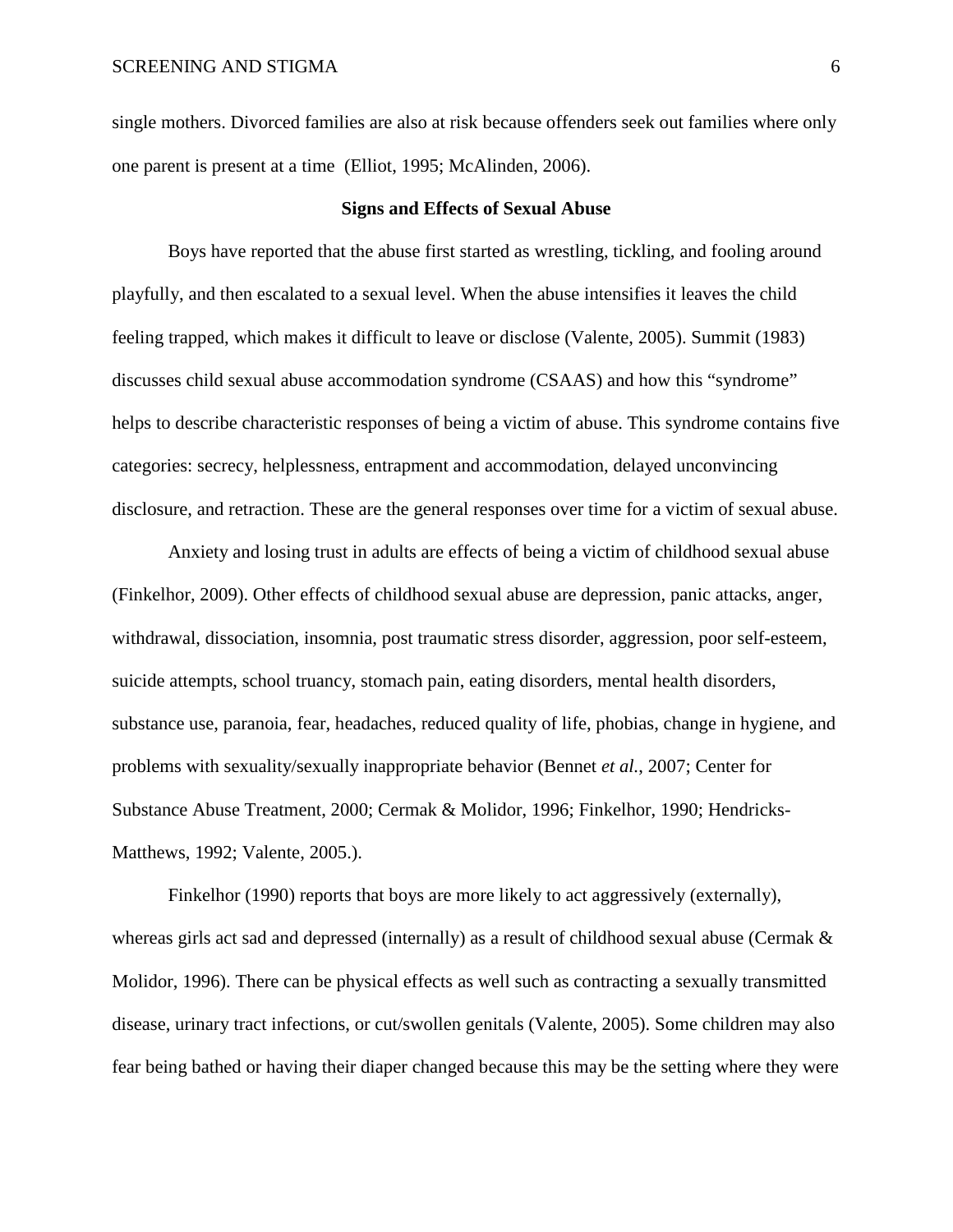abused. Excessive masturbation is another common sign of abuse. Enuresis (uncontrollable urination), encopresis (uncontrollable defecation), and fire setting are less common indicators, but more so in male compared to female victims (Cermak & Molidor, 1996).

### **Prevalence**

There is no clear percentage as to how often male sexual abuse occurs. The data is inconsistent because of varying methodologies. Research has been conducted on samples of victims of varying ages, including college populations, and in clinical settings such as mental health and substance abuse clinics. It has been proposed that the frequency of sexual abuse has been on the decline, but this has yet to be confirmed due to the lack of reporting associated with the male gender (Finkelhor, 2009).

It is clear that girls comprise the majority of reported sexual abuse victims. Male victims do not disclose as often as females, which is why the numbers tend to look so much lower for males (Gries, Goh, & Cavanaugh, 1996). When this situation is underreported, we do not know how often the abuse truly happens, and because of the low numbers, it does not get as much recognition and attention because no one knows that it is a problem (Cermak & Molidor, 1996). The research to date is inconclusive as to the prevalence of male sexual abuse, and that is evident by inconsistent data.

Finkelhor (1990) reports that 3-4.8% of males had sexual contact before puberty with an adult male who was an acquaintance. In a later study, Finkelhor (2009) cites surveys of US adults where one study presented 13% of men reported a history of sexual abuse, while another indicated 8%. Other rates show 4-16% as the frequency of abuse to boys (Valente, 2005). Abuse of male children has also been reported to be between 3-31% (Cermak & Molidor, 1996).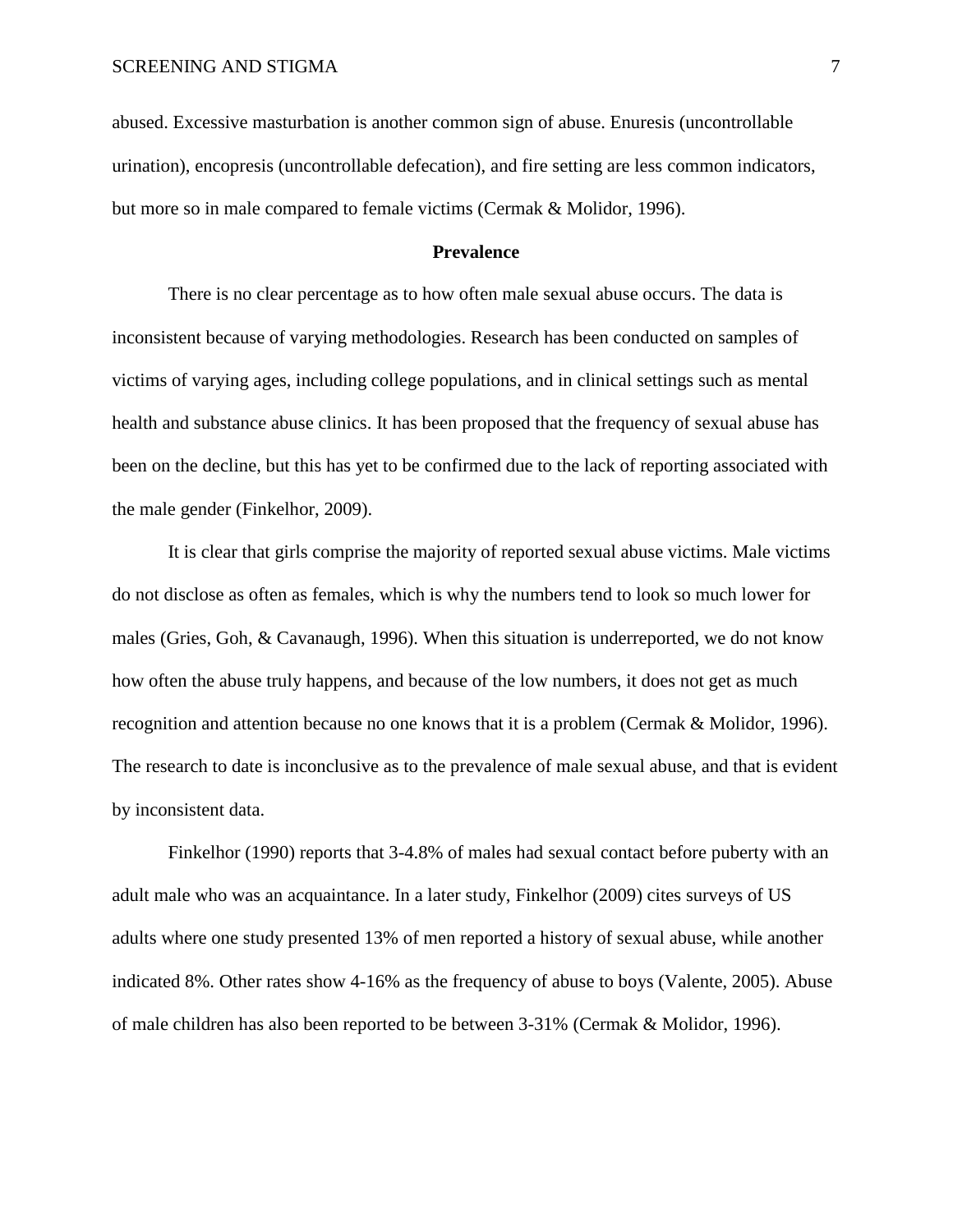In 2015, National Children's Alliance (NCA) released their statistical report for how many children were served by a Child Advocacy Center (CAC). CACs were developed in the mid 1980's to investigate child abuse and create a therapeutic environment for child victims and their families after disclosure. CACs and partnering organizations work together and share information to provide support and minimize risk of further trauma for the victim or family (Elmquist *et al.,* 2015). CAC staff consists of approximately four professionals who would be in contact with the child and family. A forensic interviewer questions the child about a suspected event of abuse. A family advocate educates and refers the family to services. A SANE nurse (sexual assault nurse examiner) performs the medical exam on a child. A therapist treats a client and helps them cope with their presenting problem (National Children's Advocacy Center, 2016).

On a national level, 305,985 children were served by CACs. Of that group, 203,091 were served because of sexual abuse; that is four times the amount of children served for physical abuse, the second leading form of abuse. Of the total number of children served, about 112,765 were male, about one-third of the total victims (National Children's Alliance, 2016).

In the northeast region of the country, 44,097 children were served by CACs. Of those, 32,162 were sexual abuse victims: four times more children than those who were victims of physical abuse. Of the total number of children in the northeast who were served, about 15,340 were male (National Children's Alliance, 2016).

On a state level, in Massachusetts 5,858 children were served by CACs. Four thousand three hundred and eighty one of those were sexual abuse victims, still four times more than physical abuse victims. Of the almost 6,000 children served, 1,983 were male (National Children's Alliance, 2016).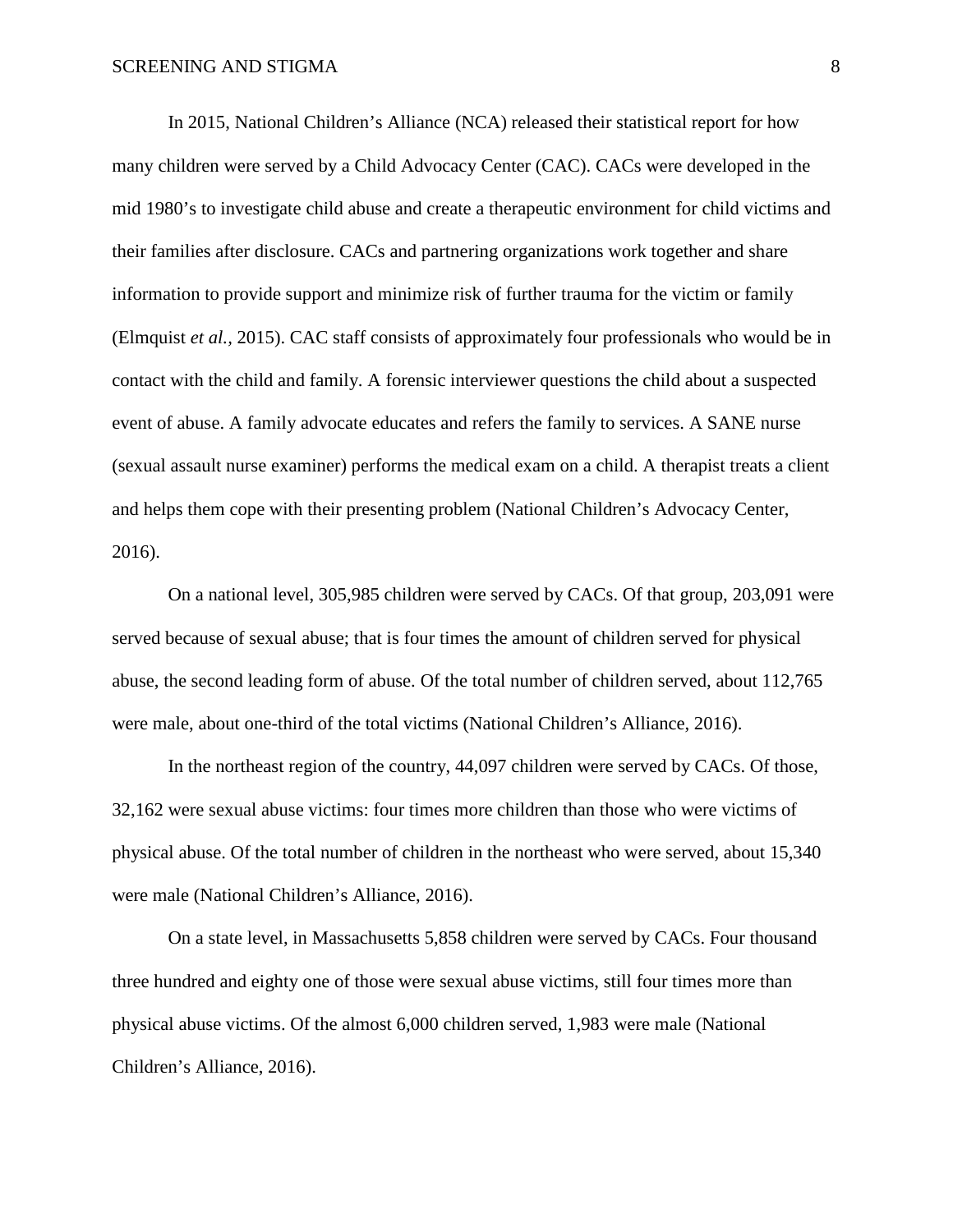This data is vital information when discussing sexual abuse. Consistently, about one-third of all victims were male, and approximately three-quarters of all victims referred to the CACs were sexual abuse victims. Many children are referred to CACs for sexual abuse because these cases are more likely to go to court. Children are referred to CACs to evaluate prosecution and work with the District Attorney's (DA) office. The DA will review any evidence and may file criminal charges against the abuser (Lacey, 2015). The report from National Children's Alliance (2016) does not state how many boys were victims of sexual abuse; it only states how many boys were identified as victims of abuse in general.

Children's Cove is the Cape and Islands Child Advocacy Center. From January 1, 2011 to December 21, 2015 they interviewed and provided services for 86 victims of abuse. Of those 86 victims, 19 were male victims of childhood sexual abuse. The ages of the victims range from 2 to 16 years old (Children's Cove, 2016).

### **Underreporting and Culture**

Children who have been exposed to sexual abuse may feel like it is their responsibility, and have a sense of guilt. Other reasons why boys may not disclose are fear of retaliation and homosexuality, not feeling masculine, and loss of self-worth (Center for Substance Abuse Treatment, 2000; Finkelhor, 2009; Holmes & Offen, 1996; Valente, 2005).

Studies suggest (Alyan & Haboush, 2013; Casanova, Lowe, Pavkov, Wechler, 2005; Correa & Nuñez, 2010) it is important to consider the importance of culture in a sexual abuse case, especially if the period between abuse and disclosure took a significant amount of time. Fontes & Plummer (2010) discuss how childhood sexual abuse is prevalent in most cultures and is considered a taboo subject in all of them. Many children do not disclose the trauma they suffered as children until they are adults. Children also struggle with whom, when, and where to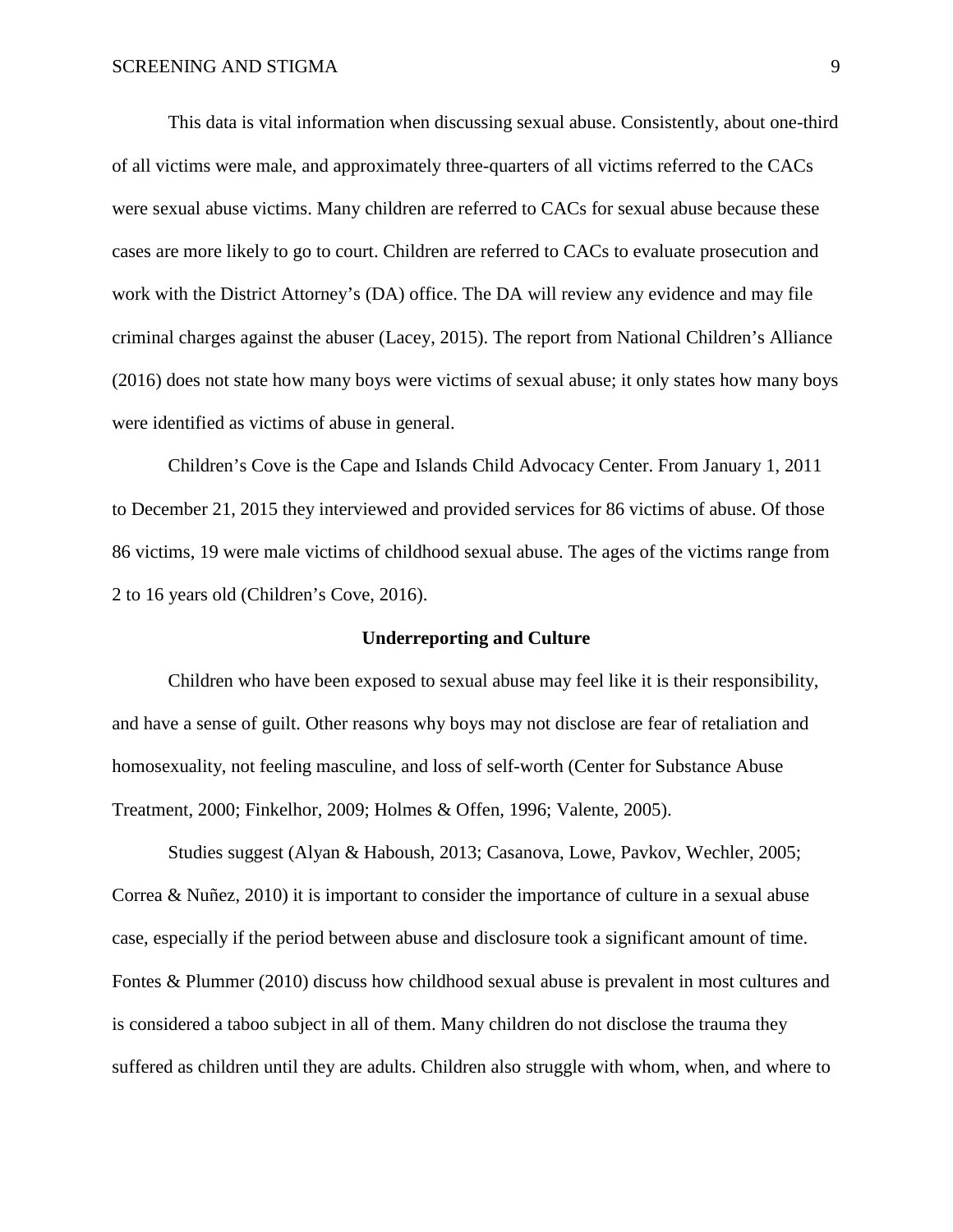tell because they do not want to ruin their family. There have been studies that suggest some races are more likely to disclose then others, but that has yet to be confirmed (Fontes & Plummer, 2010).

Research demonstrates that shame is negatively correlated with disclosing. (Cermak & Molidor, 1996, Correa & Nuñez, 2010, Fontes & Plummer, 2010) Shame is involved in all areas around sexual abuse for victims including religion, viewing it as a prohibited topic, and homosexuality. Puerto Rican, Arabic, and Hispanic families tend to look at the topic of sex as a taboo subject. Many of these cultures tell their children that by thinking or talking about sex they will upset God and not go to Heaven. A value in Hispanic culture is elder respect; as a result, if the abuser is an older male, the child may not disclose. Boys have a difficult time confessing their abuse because the abuser is usually male, which affects their view of masculinity. In many cultures, parents and family members are shamed if they are viewed as homosexual, which might happen if they say another male abused them. If victims do not feel like they can blame their abuser, then they end up blaming themselves and keep the abuse a secret (Fontes & Plummer, 2010).

Since we do not know how often boys are sexually abused, it is hard to prepare people to identify and treat victims. Clinicians and other staff may not be asking the right questions at the right time which could be yet another reason why males are underreporting (Cermak & Molidor, 1996). Children have told social workers that if they had to do it again they would not disclose. Other reasons that make it difficult for children once they disclose are separation from their family if a caretaker is the abuser, the long legal process, and tactless responses (Fontes  $\&$ Plummer, 2010). The disclosure process must easy and comfortable for victims; it is necessary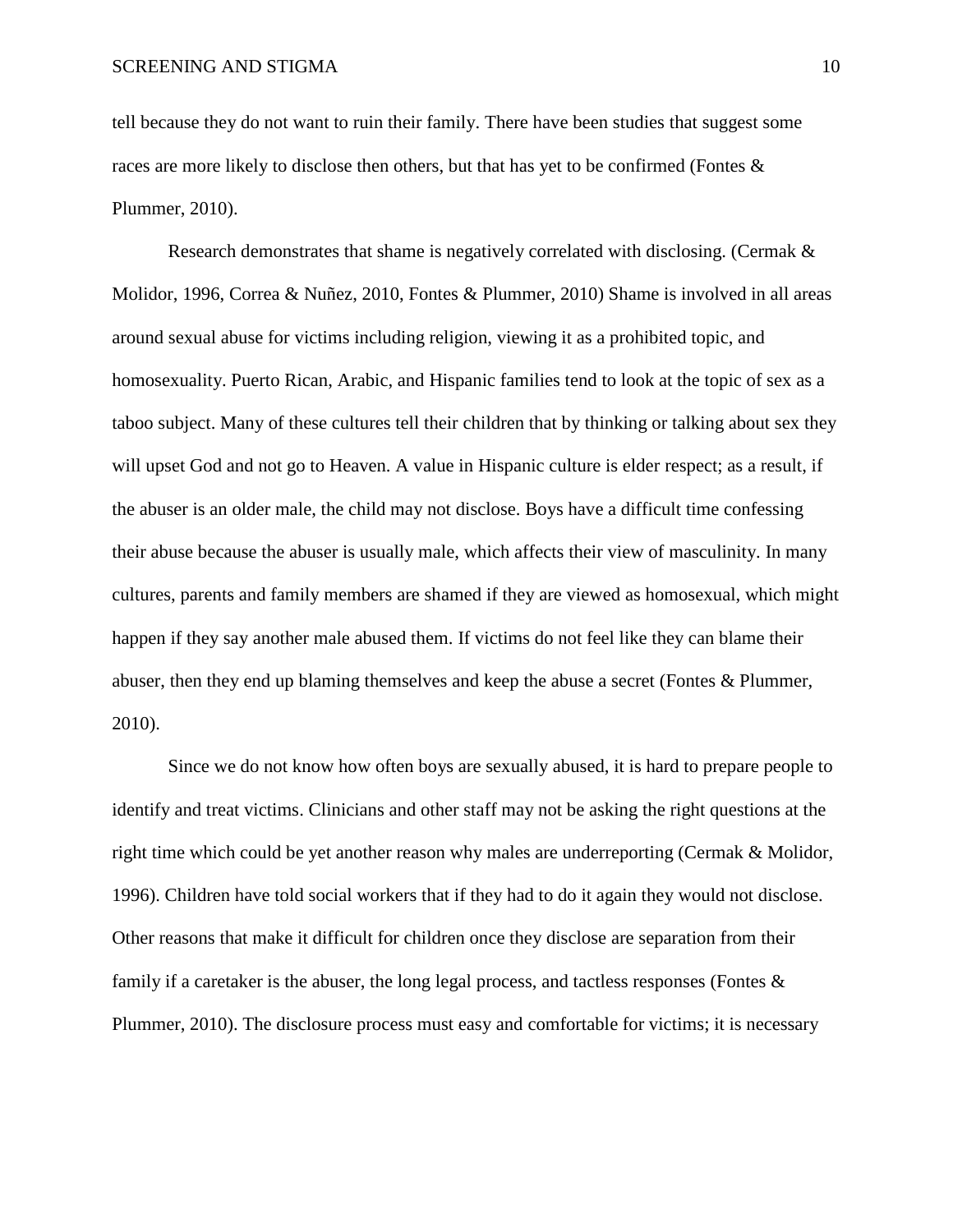that anyone in contact with children allow this to be possible. Self-blame is reduced and mental health is increased when survivors of sexual abuse make a disclosure (Finkelhor, 2009).

### **Institutions**

### **Church**

Sexual abuse within the Catholic Church has gained more attention in recent years. Podles (2008) wrote a book on this topic; he describes the vulnerability of children and the power that priests and other religious members hold. Men are typically in power within the church and may use that power and trust that families have to satisfy their desires. Many men who abuse children identify as heterosexual but target pre-pubescent boys because they are not fully developed which these men find attractive. These priests found victims in a number of ways; one way was to use the confessional as a way of targeting boys struggling with masturbation and sexual thoughts. A second way was targeting boys without a father, and then the priest attempted to be that father figure for them. By 2005, there were 4,977 priests who had been accused of child sexual abuse: about 3-6% of priests. However, Podles (2008) reports that 5,000-10,000 priests is a more accurate number. Number of individual victims per priest ranged from 2-250, with 8 being the average. Most child victims came from poor to middle class families who were in need of attention.

These pious victims' families often idolized their priest and urged their child to spend more time with the priest. Parents did not want to hear anything bad about the idolized priest, so the boys would not disclose. Priests have been known to say things such as, "if you love God, you will do this" and in an effort not to disappoint God, their family, or their priest, they follow through with the action. Even though in Church, priests would stress how masturbation, homosexual acts, and premarital sex were wrong, they convinced their victims that it was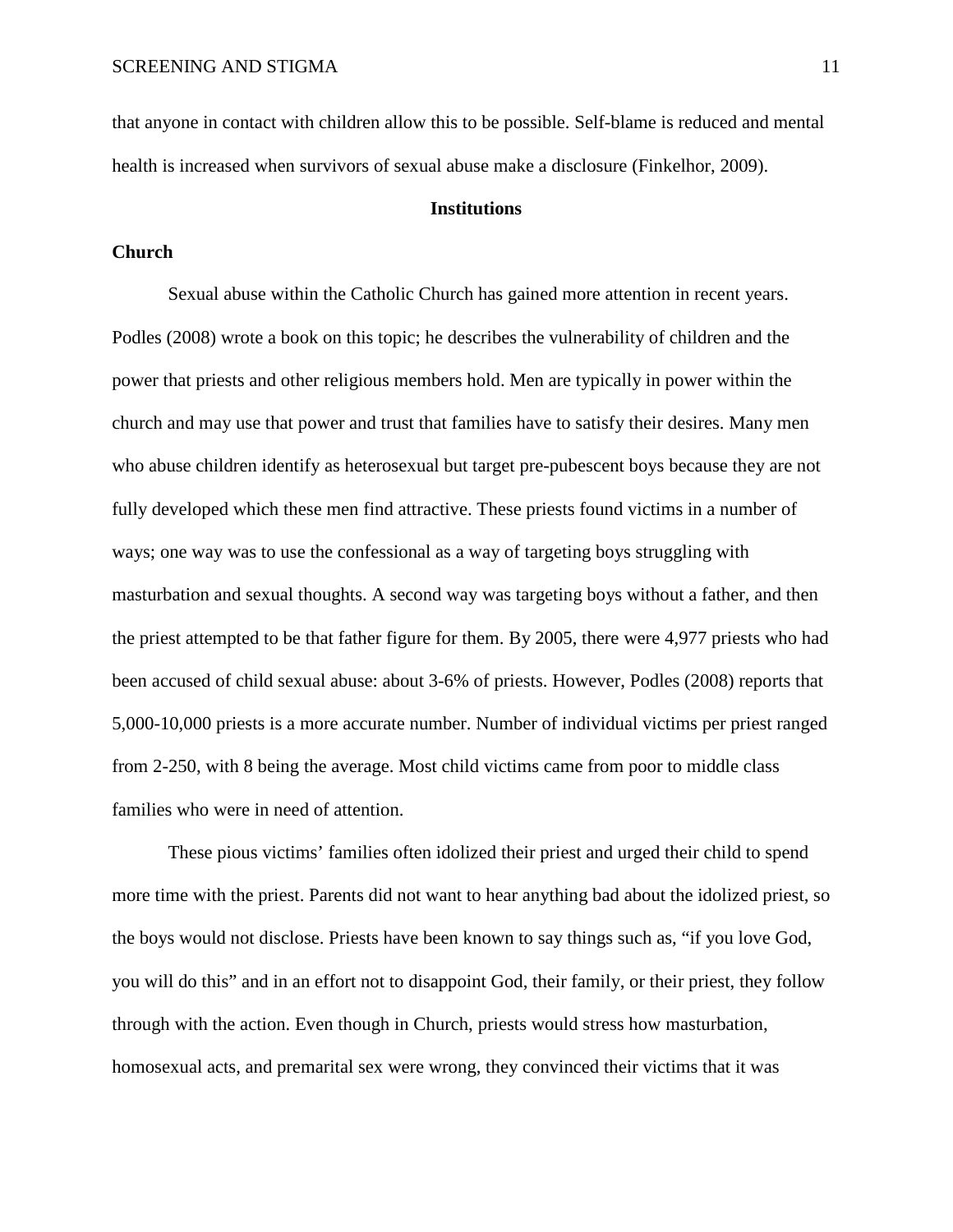acceptable as long as it was with a priest. Boys often think they are homosexual once they have had these interactions with an older male, such as a priest. It is natural for boys to feel pleasure from sexual stimulus regardless of who is performing the sexual act (Podles, 2008).

### **Boy Scouts of America**

The Boy Scouts Association (BSA) has been a trusted and useful organization since 1910. Scout leaders- always male- serve as positive role models for their troops. The goal of this group is to teach boys how to be men, and to follow in the footsteps of their influential leader. Boy Scouts is attractive to young boys because of its military-like qualities; the uniform, the oath, and the badges all add to the appeal. However, where young boys are recruited, pedophiles are attracted as well. Boy Scouts are told to be obedient and to follow the orders and directions of their scout leader. Most reported sexual abuse would happen at campouts, which many boys looked forward to, as it was a special event without many, if any, chaperones. Some scout leaders would use badges as a way to silence their victims. The founder of Boy Scouts had good intentions when he said he wanted scout leaders to assist with sex education. The Boy Scout handbook encouraged boys to talk to their father or scout leader when it came to sexual urges. Most Boy Scouts did not have a dependable father figure in their life, which left only the scout leader as a male confidant (Boyle, 1994).

For about 80 years, the BSA did not screen volunteers or check their confidential files to see if a scout leader was a child molester. When reports of sexual abuse came in, the BSA tried to cover it up and downplay it; they would work harder to protect the offender rather than past, current, and future victims. There have been cases where a banned leader would leave the troop in which he had been accused, move to a different state, and volunteer as a troop leader again with a made up name. No identifying documentation was ever necessary for the job. Boyle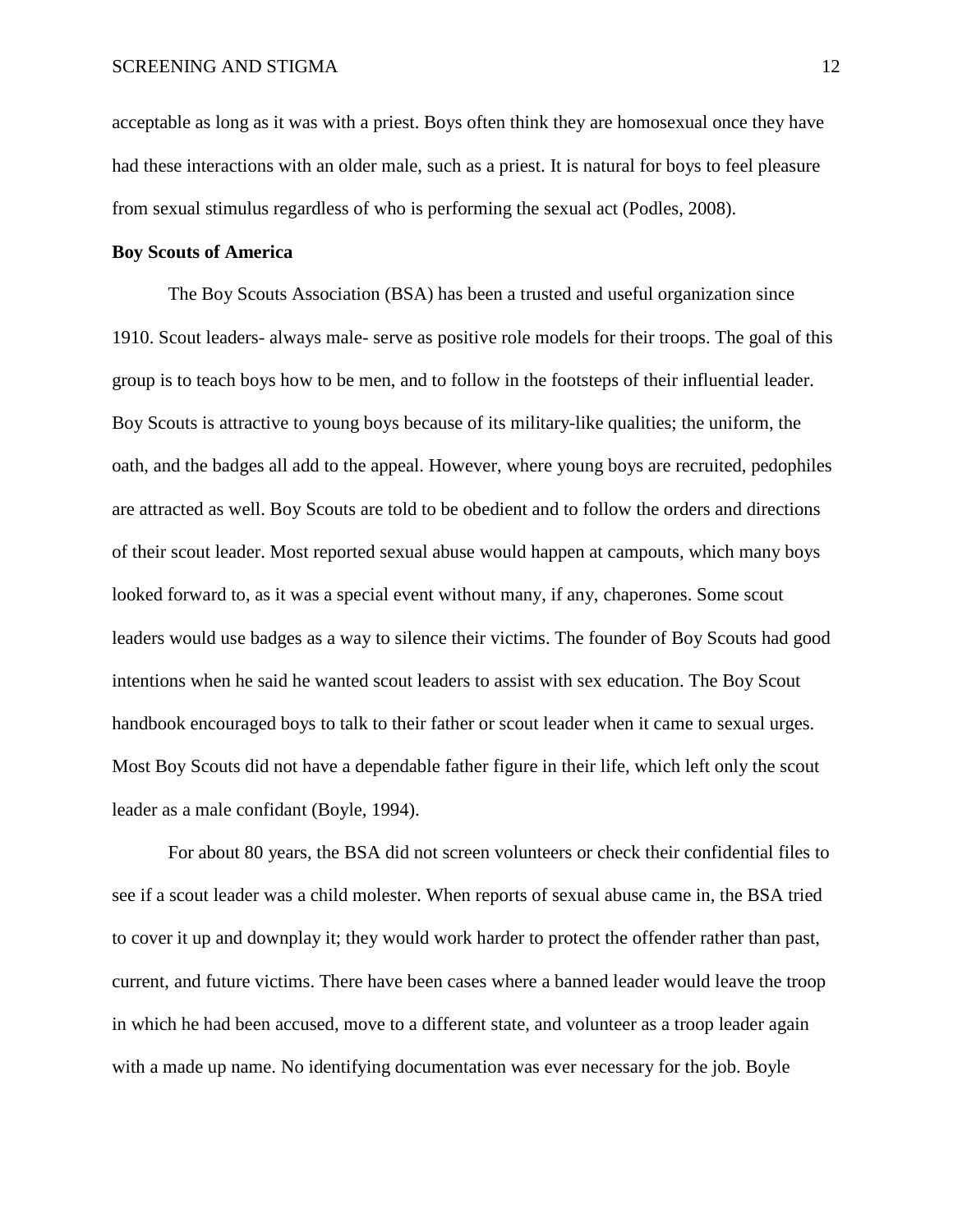(1994) asserts that the reason more than half of all scout leaders were banned from the organization since 1971 was because of sexual abuse.

### **Screening Settings**

Sexual abuse needs to be identified though screening since most victims do not disclose this information on their own. Primary care physicians and caseworkers would benefit from training on how to screen males and females of all ages for sexual abuse. As difficult as this subject matter may be, if these workers are comfortable with sexual abuse they can better serve the population they work with (Hendricks-Matthews, 1992). Cermak & Molidor (1996) stress how important it is for clinicians, social workers, parents, friends, and other helping professionals to be aware of the warning signs of sexual abuse, especially those who work with children and adolescents.

Clinicians, doctors, case managers, and other professionals require training to ask these questions. This is a necessary step so that these professionals are comfortable with the content, asking the right questions, and providing resources once a disclosure has been made. If someone does not have training on how to do this, then a qualified person would administer the screening. Training should include effects of childhood trauma on adults and childhood trauma in general (Center for Substance Abuse Treatment, 2000).

Hendricks-Matthews (1992) and Stevens (2007) consider whether or not to screen all people, or just those who show signs of sexual abuse. It was discussed how if someone does not show a symptom at a specific time, it does not mean they have never suffered sexual abuse. Therefore, everyone could be screened in some way, especially at a doctor's office where 83.2% of adults and 92.4% of children attend at least once per year (Centers for Disease Control and Prevention, 2016).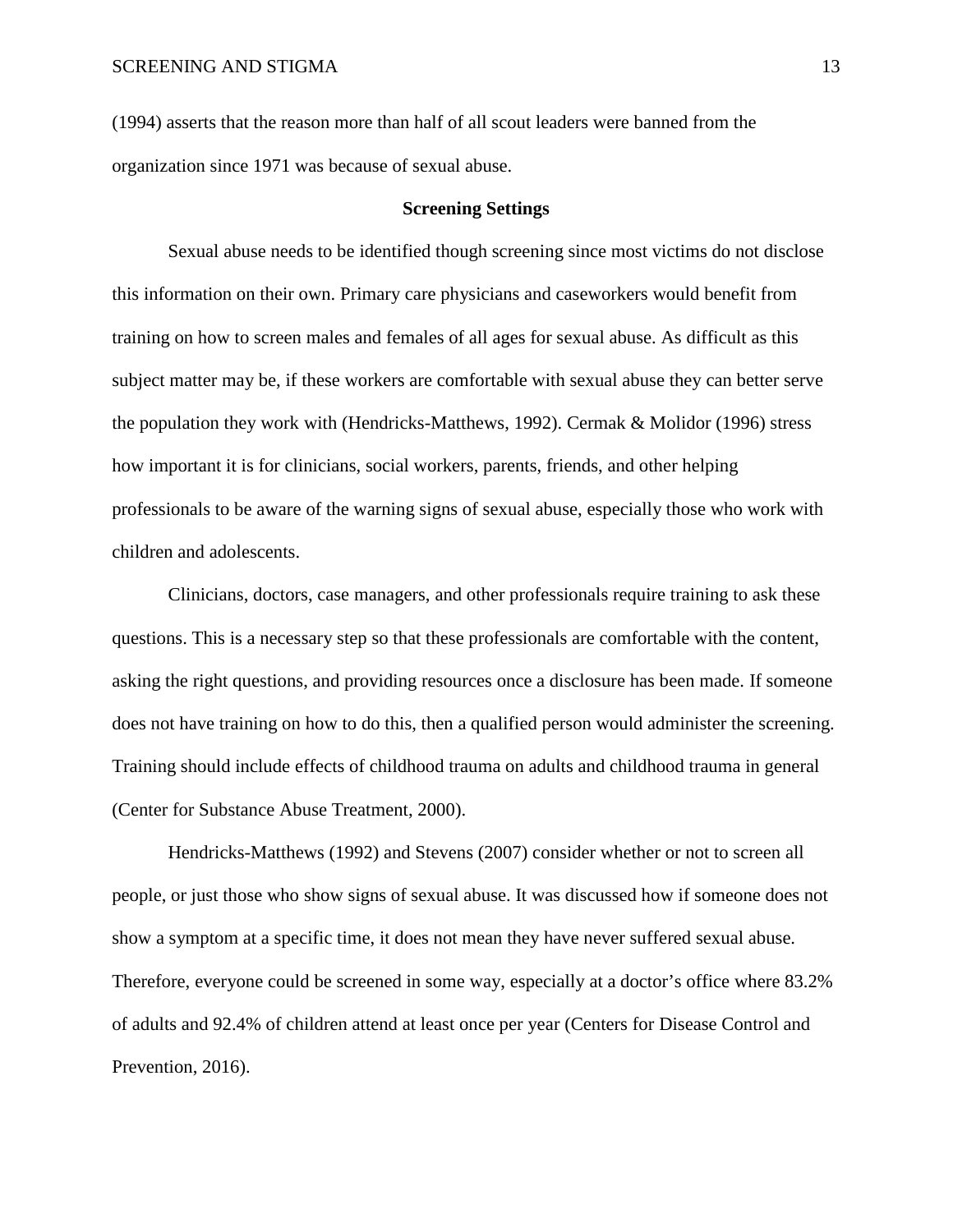The way the questions are worded is extremely important so that the patient does not feel like any abuse was their fault. Patients may not disclose the first time that they are asked, so staying persistent and asking every year is very critical (Hendricks-Matthews, 1992). If a doctor asks about sexual abuse and the patient answers "no" despite having been abused, it produces a false negative; this is why it is necessary to continue asking the patient.

When interviewing children it may be worthwhile to separate the parent from the child in case of parent-child abuse. Using appropriate language, not pushing too far, stopping if the child asks to, reminding child that they have asked these questions to other children before, and thanking the child for talking to them are important aspects to remember. If a disclosure has been made, appropriate actions need to be taken in order to provide support to the survivor. Referrals should be made so counseling and healing can begin. It is critical for the child to understand that the provider knows of other children who have been through this process, and that any information the child offers can help other kids in the future (Hendricks-Matthews, 1992).

### **Child Welfare**

Child welfare agencies provide services to individuals and families to guarantee the safety of children. The goal of child welfare workers and agencies is to ensure that children are not experiencing abuse or neglect and to find permanency with a family. If a child is found to be in need of services, an agency will investigate and coordinate services (Child Welfare Information Gateway, 2012). Examples of public and private child welfare agencies are the Department of Children and Families (DCF), foster homes, adoption agencies, residential settings, and domestic violence services (Child Welfare Information Gateway, 2013).

Although not a screening tool, a 51A (Massachusetts General Law, Chapter 119, Section 51A) is a form to report child abuse or neglect. This reporting tool is necessary because physical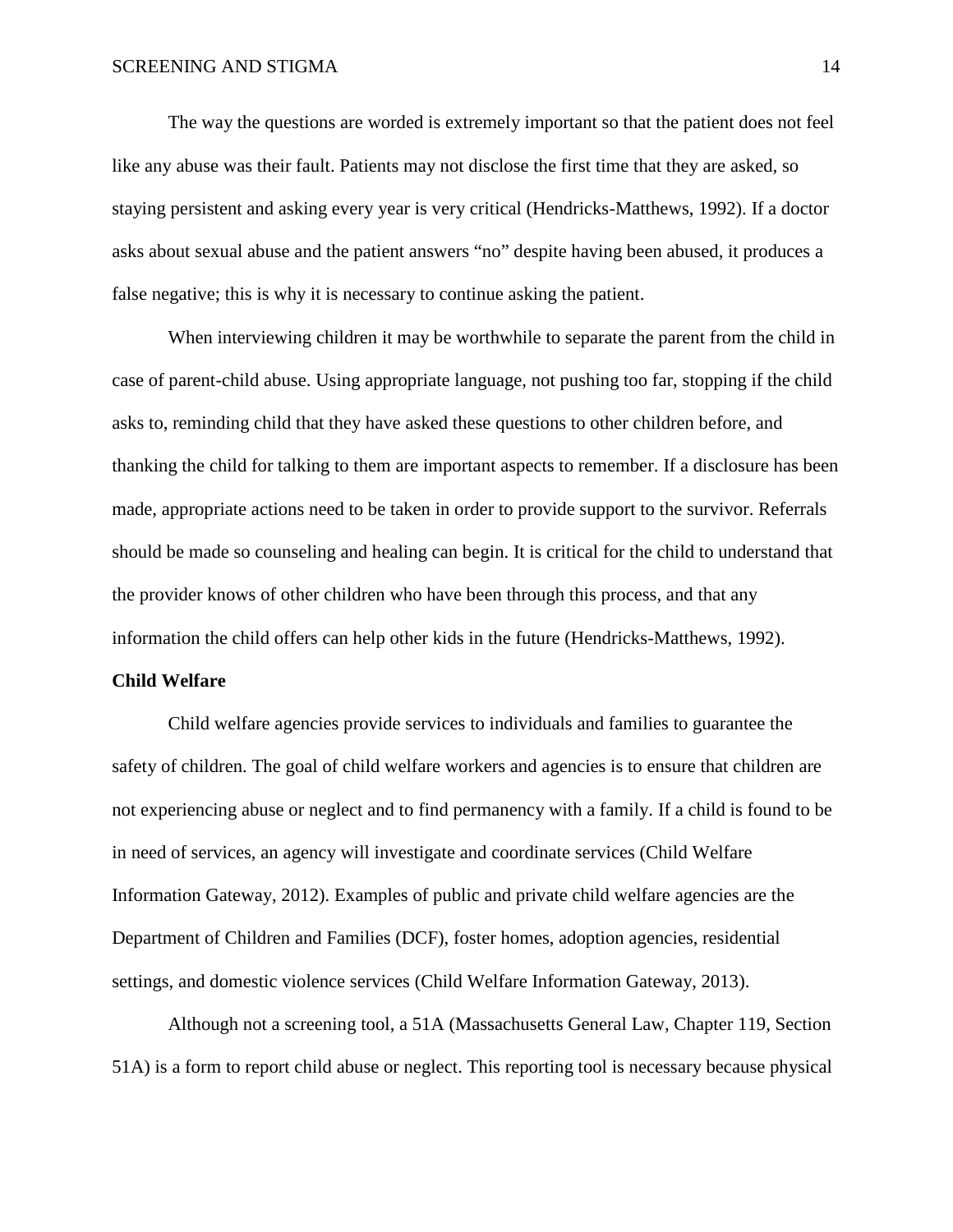and sexual abuse can coincide with one another. If a child were only reported for physical abuse, it would be wise for a child welfare worker to screen a child for sexual abuse as well.

Once a 51A has been filed and received by DCF it is either "screened in" or "screened out." If the report is screened in it is because there is enough information for an investigator to look further into the suspected abuse or neglect. Once screened in, a caseworker would visit the family, conduct interviews, and decide the level of risk associated with the abuse. In high-risk cases, the child would be removed from the home and placed with kin (family) or in a foster home. Services and legal proceedings would then be put in place. From October 1, 2014 to December 31, 2014, Massachusetts reported that 23,521 reports were filed. Of those, 51% were screened in for investigation (Massachusetts Department of Children and Families, 2015).

### **Medical Setting**

Males rarely report being victims of sexual abuse unless they trust the person to whom they are about to disclose. A therapeutic environment helps promote disclosures because children feel more comfortable in these settings. Screening tools that are used in medical settings generally revolve around physical abuse, but sexual abuse needs to be added because of how many people are affected by it. Sexual abuse is harder to talk about, but screening children for sexual and physical abuse is essential. Some experts say that it is a nurse's duty to detect sexual abuse and to refer the patient out to receive treatment and to be protected (Valente, 2005).

Britton (1998) reviewed the impact that a medical exam would have on a child once they have been sexually abused. A medical exam entails the examination of a child's body and genitals by a medical professional. The reason for doing this exam is to see how the body has reacted to the trauma, and to reassure the child that their body is normal and that it will be okay. Some people have argued that the medical exam is further emotional traumatization; however,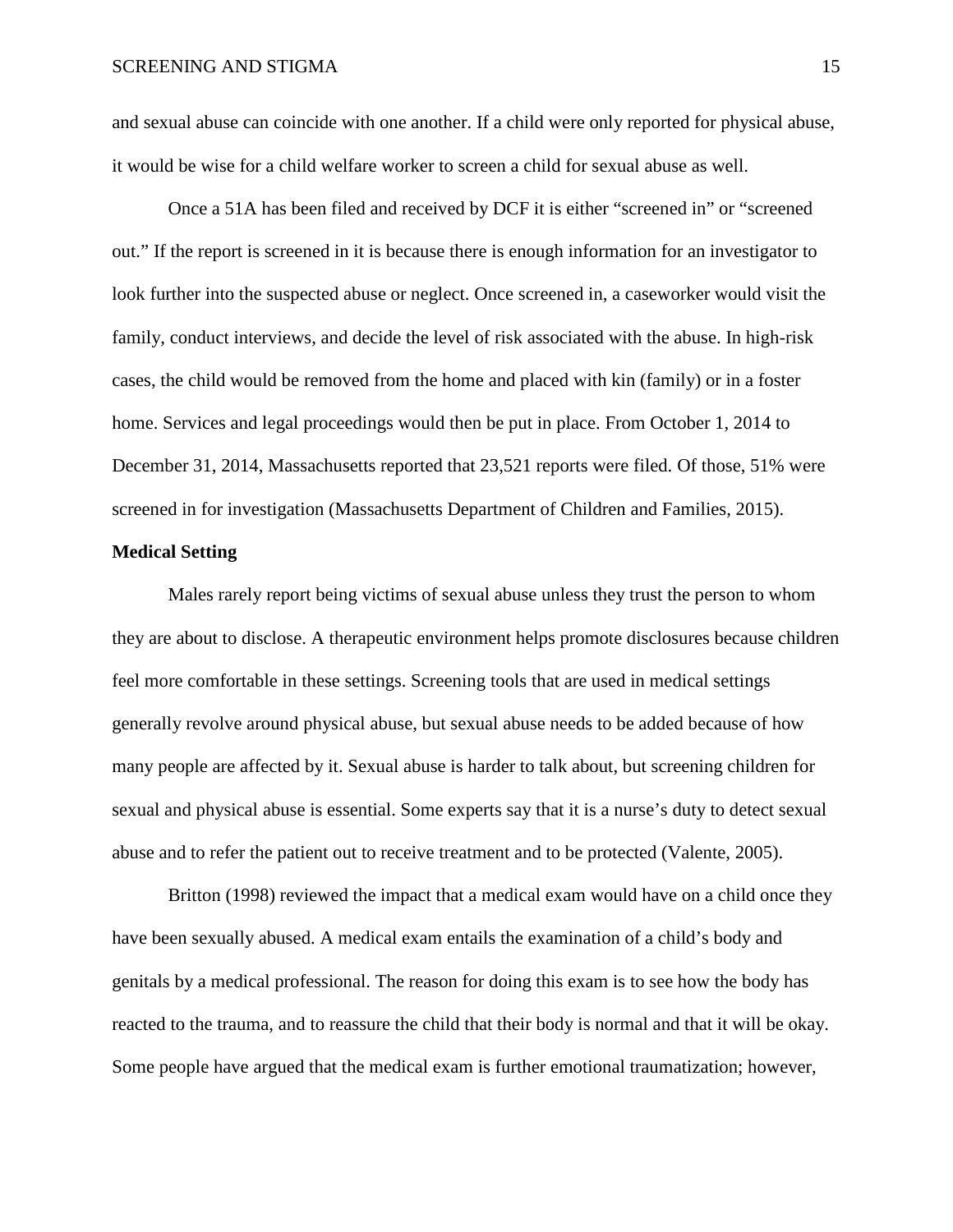professionals have worked hard in reducing those negative outcomes. Gender and friendliness of the examiner may affect the outcome of the exam, but there is not enough research to support a definitive conclusion. Britton refers to the fear children have about their body as "damaged goods syndrome," and how this exam can help reassure children that their body is okay (Britton, 1998).

### **Mental Health and Substance Abuse Setting**

Many survivors of sexual abuse turn to substances to help them cope with their experiences. Individuals who use substances report higher rates of sexual abuse compared to individuals who do not use substances. Drugs and alcohol are examples of substances that sexual abuse survivors use to cope (Center for Substance Abuse Treatment, 2000; Valente, 2005; Little, Simpson, Trujillo, Westerberg, 1994). In substance abuse treatment programs, males who have reported sexual abuse are about the same percentage as those in the general public. This could also be due to underreporting (Little *et al.,* 1994).

In many substance abuse treatment programs, counselors and intake workers either choose not to or are not required to ask about a history of abuse. However, in cases where intake workers or counselors have asked their clients, disclosure rates have risen. It would be beneficial for counselors and intake workers to continue asking and take ongoing assessments of their clients because it may take a while for someone to disclose. Once a disclosure has been made, a record should be established so they are not continually asked the same questions (Center for Substance Abuse Treatment, 2000).

Many studies have supported the hypothesis that therapists do not suspect sexual abuse in boys as often as they do in girls. In a study conducted by Holmes & Offen (1996), research discovered that clinical psychologists were twice as likely to suspect sexual abuse in female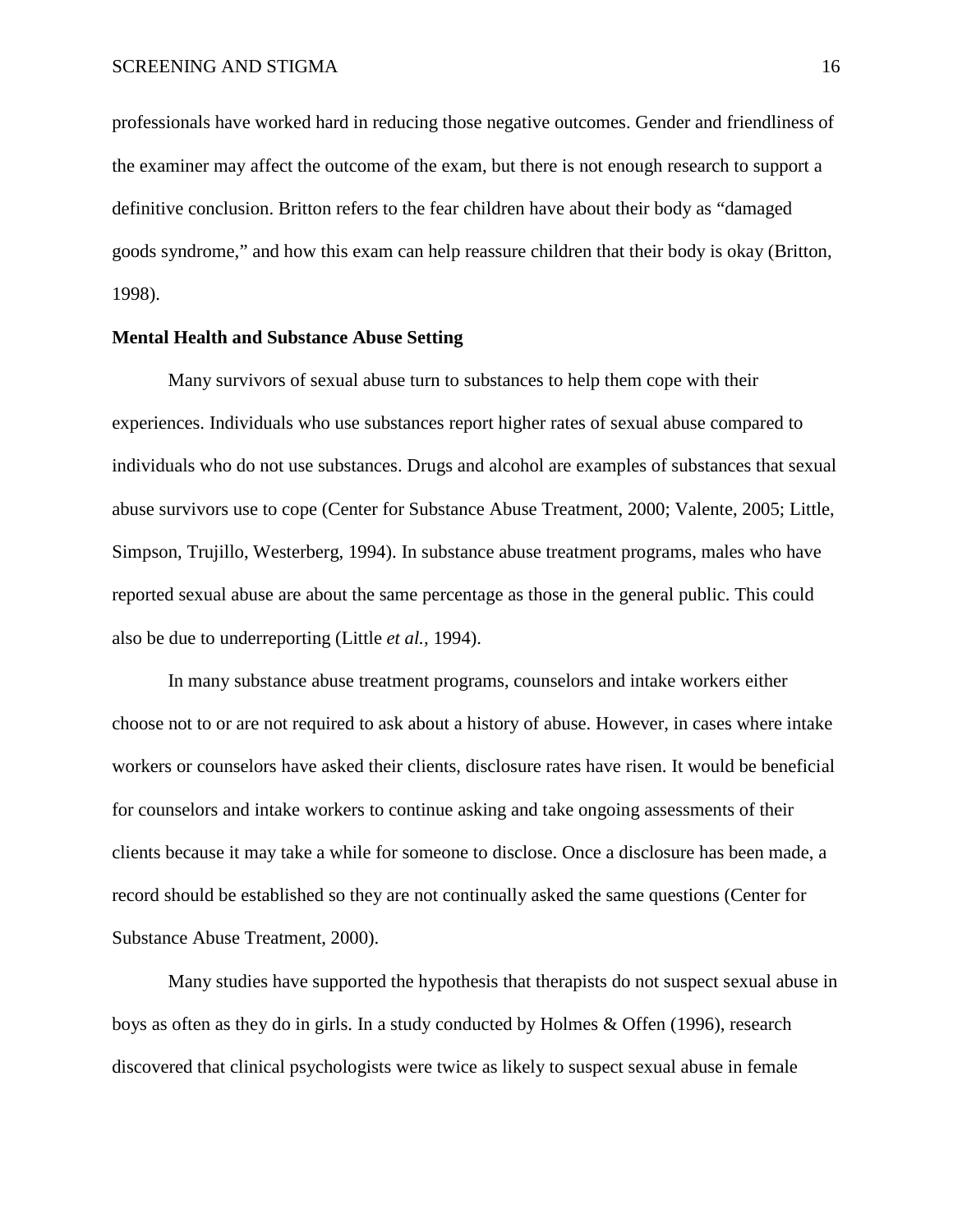versus male clients when given identical case studies where only the gender was manipulated. This could be the reason why many males do not receive as much treatment for a sexual abuse related issue. The report continues to say that many clinicians want to have more training on this issue, but that receiving information on male victims is vital.

### **Methodology**

This report is an attempt to analyze the screening tools available to identify childhood sexual abuse in males. This study strives to answer the questions, what tools exist to screen males for childhood sexual abuse? In order for social workers, health care practitioners, case managers, and teachers to screen or prevent childhood sexual abuse, they must have a tool or strategy to do so. A valuable resource for discovering these tools was the Internet. There are many databases, government websites, and organizations that publish their findings online. Using tools that others have already developed and tested helps increase consistency of findings when implemented in one's own setting. A database and Internet examination was conducted to determine what tools were available to screen and prevent childhood sexual abuse.

A thorough literature review was conducted on this topic. Peer-reviewed articles were found using multiple databases from the Bridgewater State University library. The databases included Academic Search Premier, PsychInfo, Psychology Collection, and Psychology and Behavioral Sciences Collection. Government websites were utilized to find statistics to use as data. Academic Search Premier was the first database used because it is an interdisciplinary database. The peer-reviewed option was always used if available. The first 50 results were the only ones reviewed due to relevance. Even before reaching 50 results, there were articles written on other topics not relevant to this research.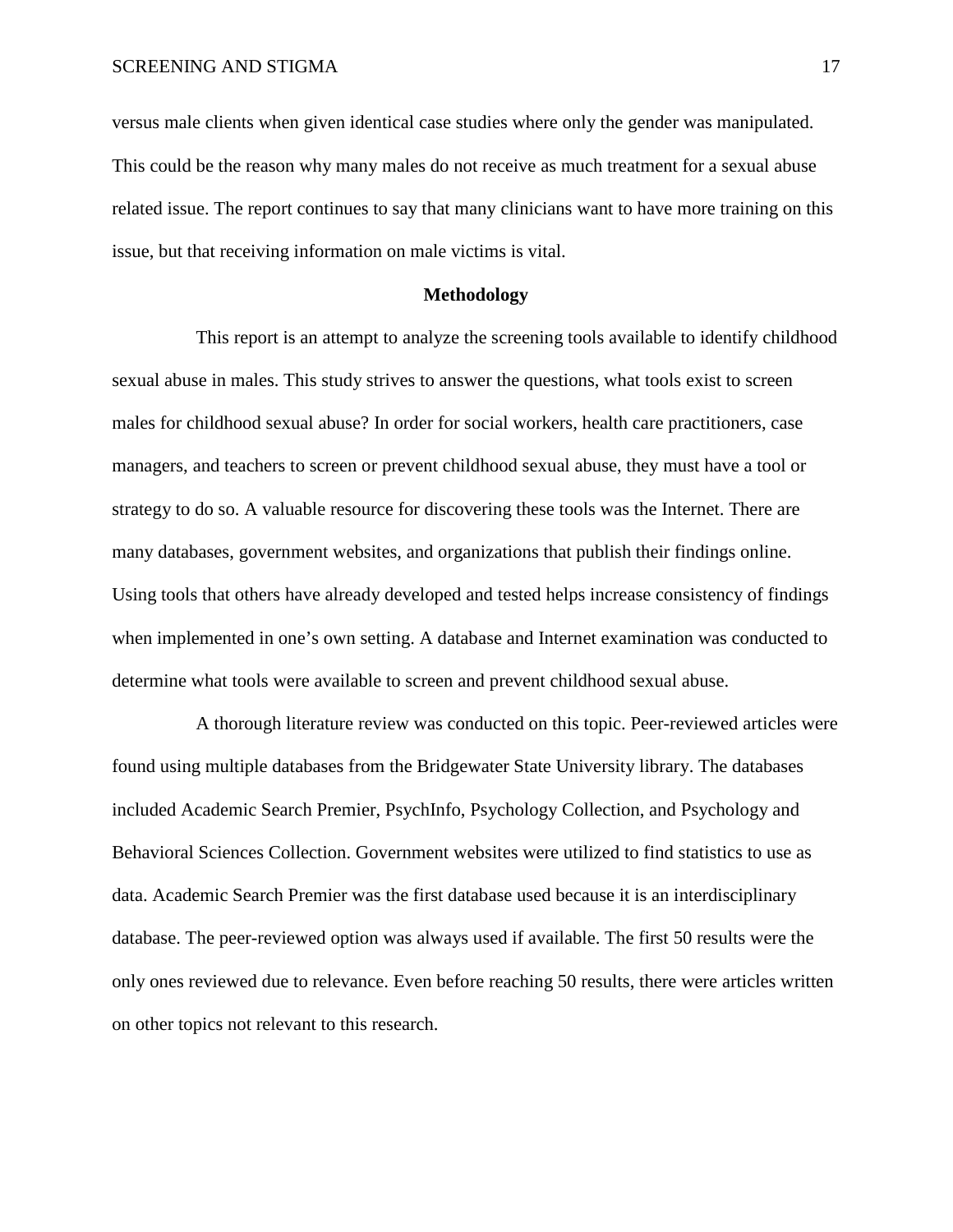The goal of this research was to discover what screening tools exist for various professionals who have contact with children and adults. When a screening tool was found, it was reviewed to see if the researchers had administered it to any males. The tool was also reviewed to see if the questions were relevant to male sexual abuse. Table 5 shows that there were zero screening tools administered to males concerning sexual abuse only.

Table 1 depicts how many peer-reviewed articles were discovered for the search terms "male childhood sexual abuse." The findings from these articles were discussed in the literature review. A total of 48 articles contained information on male childhood sexual abuse. Many more articles appeared in the results list, but were not relevant to male childhood sexual abuse and contained information such as female victims of sexual abuse and prison rape. In an effort to expand the information further, another set of search terms was used "boys childhood sexual abuse" which can be seen in table 2. Fewer results emerged from the second set of search terms. Many articles were repeated from the initial search, which further shows the lack of research and information available on this topic. Table 2 indicates that information is limited on boys and childhood sexual abuse. The bulk of research has been conducted on male childhood sexual abuse survivors, especially in adulthood. The term "childhood" was retained in each search to eliminate any articles written about sexual abuse in adulthood. This research was not intended on identifying screening tools for adult rape.

Table 3 identifies six databases that were searched for peer-reviewed articles to identify child sexual abuse screening tools. Each database yielded few results, if any. A regular Internet search had to be conducted to complete the research. More results were found this way; however, government and reputable agency websites and articles were favored over possible non-trustworthy websites. The research was focused on three settings: child welfare, medical,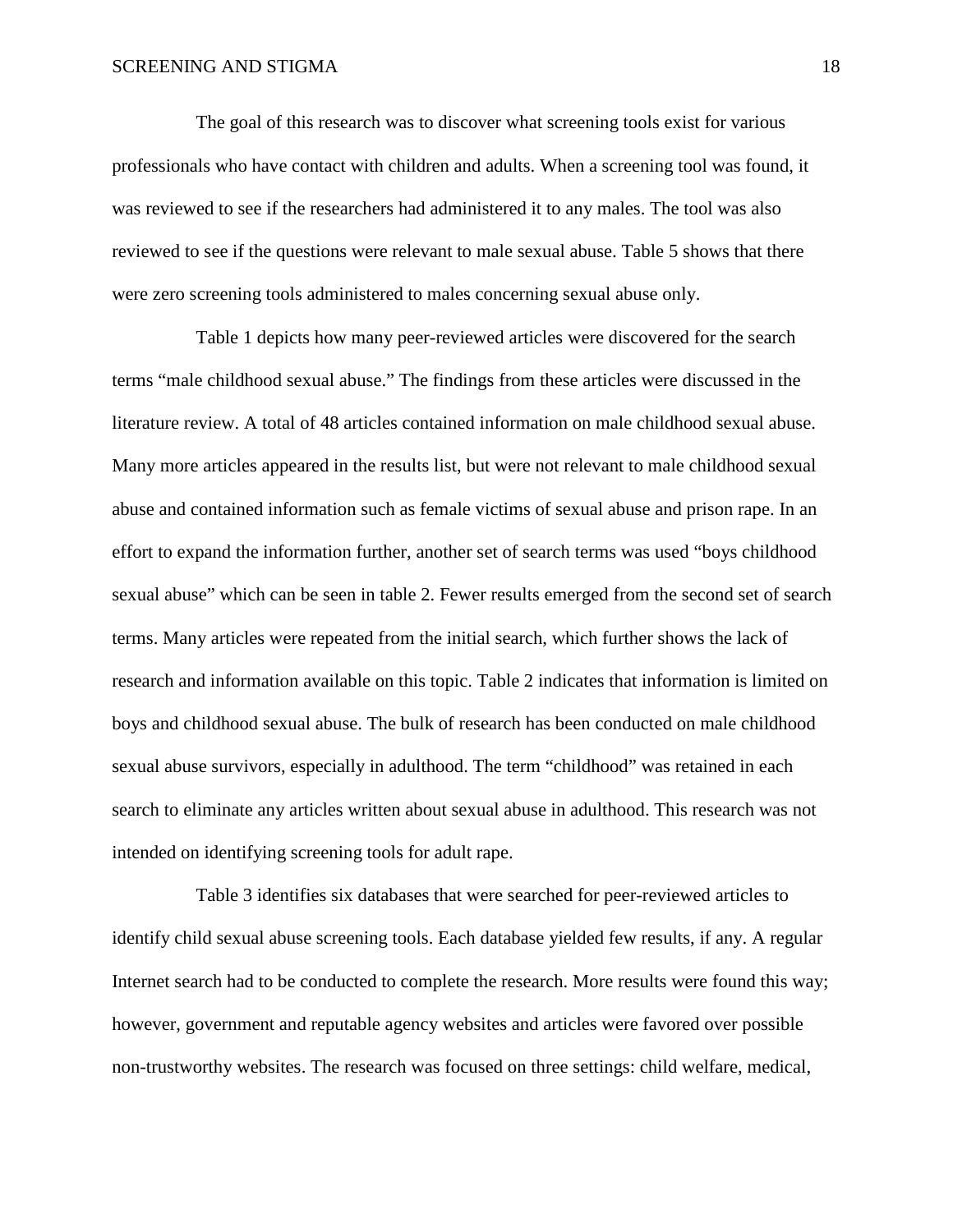and mental health/substance use. Table 4 shows the date ranges of articles used for this study. Only 25 of the 44 references were published in the last 10 years, most of which came from government agencies. Eleven of the 43 articles were published in the 1990's when childhood sexual abuse was a popular topic. However, the amount of research decreased in the next few years. It is important to understand the dates of when articles are published to see the trends of popularity pertaining to a particular topic.

| Search terms: "Male childhood sexual abuse" |                        |                           |                      |  |  |
|---------------------------------------------|------------------------|---------------------------|----------------------|--|--|
| <b>Databases</b>                            | <b>Total number of</b> | <b>Number of repeated</b> | Number of new        |  |  |
|                                             | results discovered     | relevant results (of      | relevant results (of |  |  |
|                                             |                        | the first $50$ )          | the first 50)        |  |  |
| Academic Search                             |                        |                           |                      |  |  |
| Premier                                     | 58                     | $\overline{0}$            | 28                   |  |  |
| PsychInfo                                   | 111                    | 22                        | 13                   |  |  |
| Psychology                                  |                        |                           |                      |  |  |
| Collection                                  | 54                     | 13                        | $\overline{7}$       |  |  |
| Psychology and                              |                        |                           |                      |  |  |
| <b>Behavioral Sciences</b>                  | 17                     | 11                        | $\theta$             |  |  |
| Collection                                  |                        |                           |                      |  |  |
| <b>Total</b>                                | 240                    | 46                        | 48                   |  |  |

| <b>Table 1: Literature Review Search Terms</b> |  |  |  |
|------------------------------------------------|--|--|--|
|------------------------------------------------|--|--|--|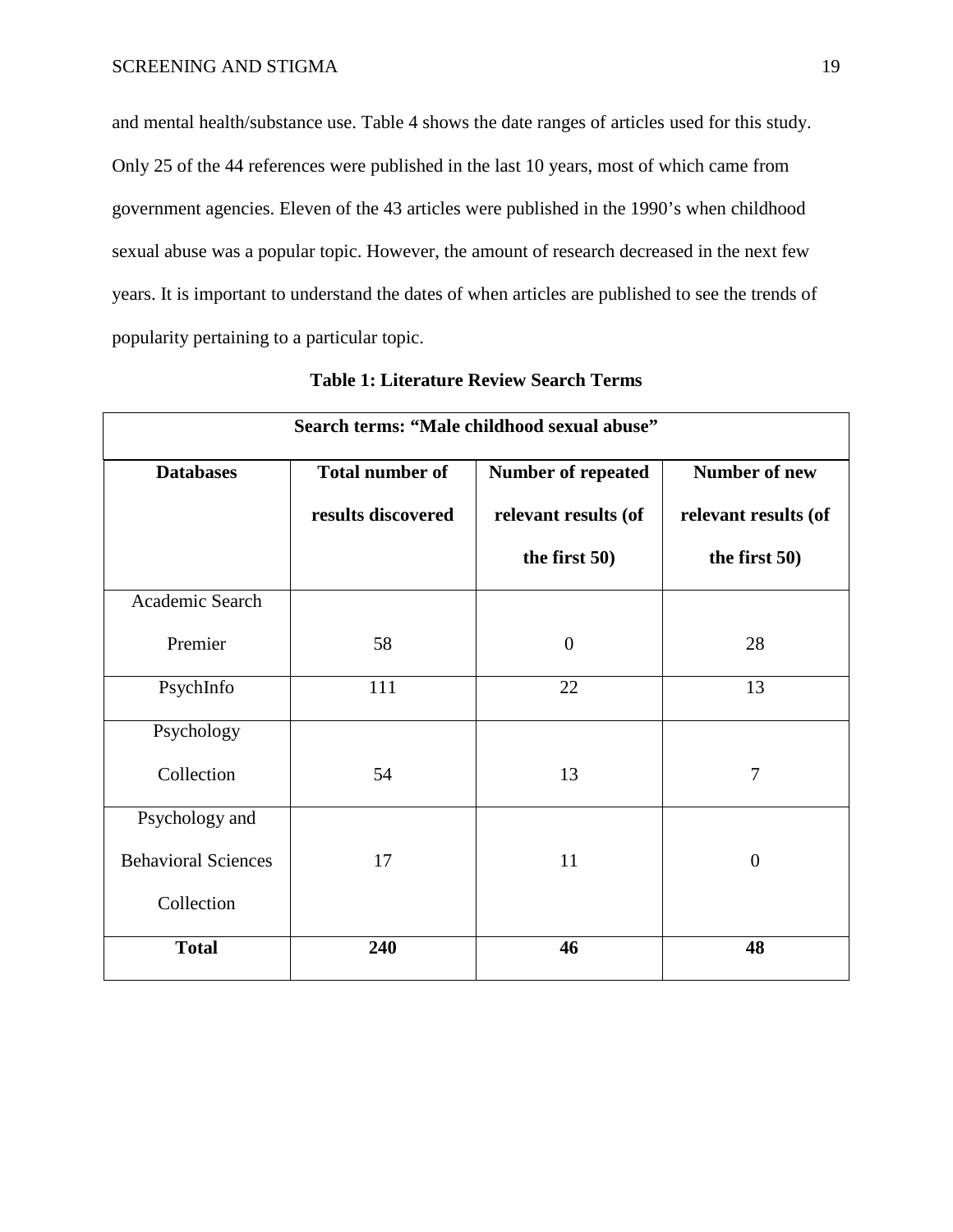| Search Terms: "Boys childhood sexual abuse" |                        |                      |                      |  |
|---------------------------------------------|------------------------|----------------------|----------------------|--|
| <b>Databases</b>                            | <b>Total number of</b> | Number of repeated   | <b>Number of new</b> |  |
|                                             | results discovered     | relevant results (of | relevant results (of |  |
|                                             |                        | the first $50$ )     | the first $50$ )     |  |
| Academic Search                             |                        |                      |                      |  |
| Premier                                     | $\overline{2}$         | $\mathbf{0}$         | $\overline{0}$       |  |
| PsychInfo                                   | $\overline{4}$         | $\overline{2}$       | $\overline{2}$       |  |
| Psychology                                  |                        |                      |                      |  |
| Collection                                  | $\overline{4}$         | $\mathbf{0}$         | $\overline{0}$       |  |
| Psychology and                              |                        |                      |                      |  |
| <b>Behavioral Sciences</b>                  | $\overline{0}$         | $\overline{0}$       | $\overline{0}$       |  |
| Collection                                  |                        |                      |                      |  |
| <b>Total</b>                                | 10                     | $\overline{2}$       | $\overline{2}$       |  |

**Table 2: Literature Review Search Terms II**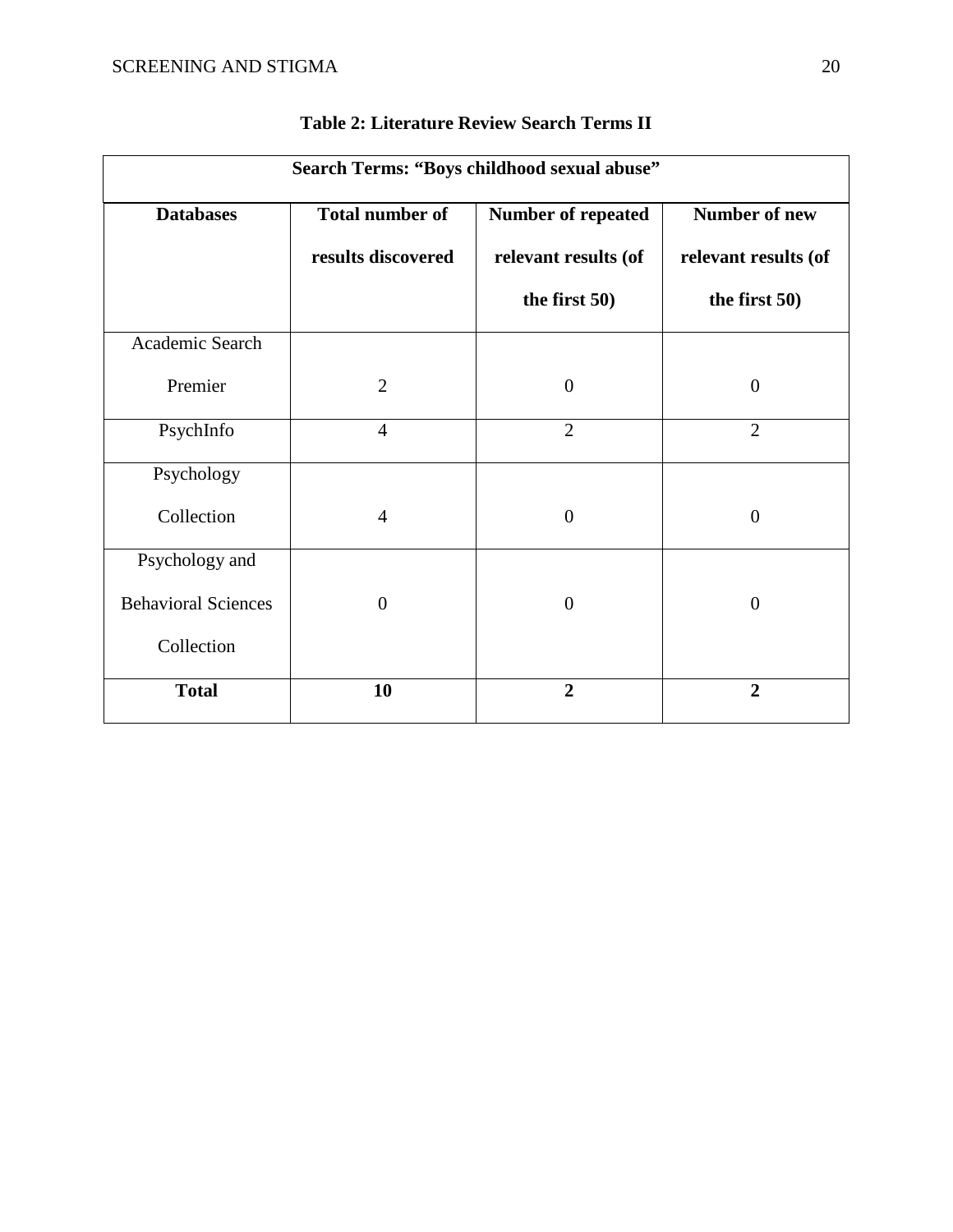| Search Terms: "Screening tools sexual abuse" |                         |                  |                  |                  |
|----------------------------------------------|-------------------------|------------------|------------------|------------------|
| Databases                                    | Total number of         | Total number of  | Number of        | Number of new    |
|                                              | results                 | relevant results | repeated results | relevant results |
|                                              | discovered              |                  |                  |                  |
| Academic Search                              |                         |                  |                  |                  |
| Premier                                      | $\overline{2}$          | $\boldsymbol{0}$ | $\boldsymbol{0}$ | $\boldsymbol{0}$ |
| <b>Criminal Justice</b>                      |                         |                  |                  |                  |
| Collection                                   | $\mathbf{1}$            | $\mathbf{1}$     | $\boldsymbol{0}$ | $\mathbf{1}$     |
| Eric Ebsco                                   |                         |                  |                  |                  |
| (Education)                                  | $\boldsymbol{0}$        | $\boldsymbol{0}$ | $\boldsymbol{0}$ | $\boldsymbol{0}$ |
| Health Source:                               |                         |                  |                  |                  |
| Nursing/Academic                             |                         |                  |                  |                  |
| Edition                                      | $\boldsymbol{0}$        | $\boldsymbol{0}$ | $\boldsymbol{0}$ | $\boldsymbol{0}$ |
| Psychology &                                 |                         |                  |                  |                  |
| Behavioral                                   |                         |                  |                  |                  |
| <b>Science Collection</b>                    | $\boldsymbol{0}$        | $\boldsymbol{0}$ | $\boldsymbol{0}$ | $\boldsymbol{0}$ |
| Social Work                                  |                         |                  |                  |                  |
| Abstracts                                    | $\boldsymbol{0}$        | $\boldsymbol{0}$ | $\boldsymbol{0}$ | $\boldsymbol{0}$ |
| <b>Total</b>                                 | $\overline{\mathbf{3}}$ | $\mathbf{1}$     | $\bf{0}$         | $\mathbf{1}$     |

### **Table 3: Screening Tools Search Results**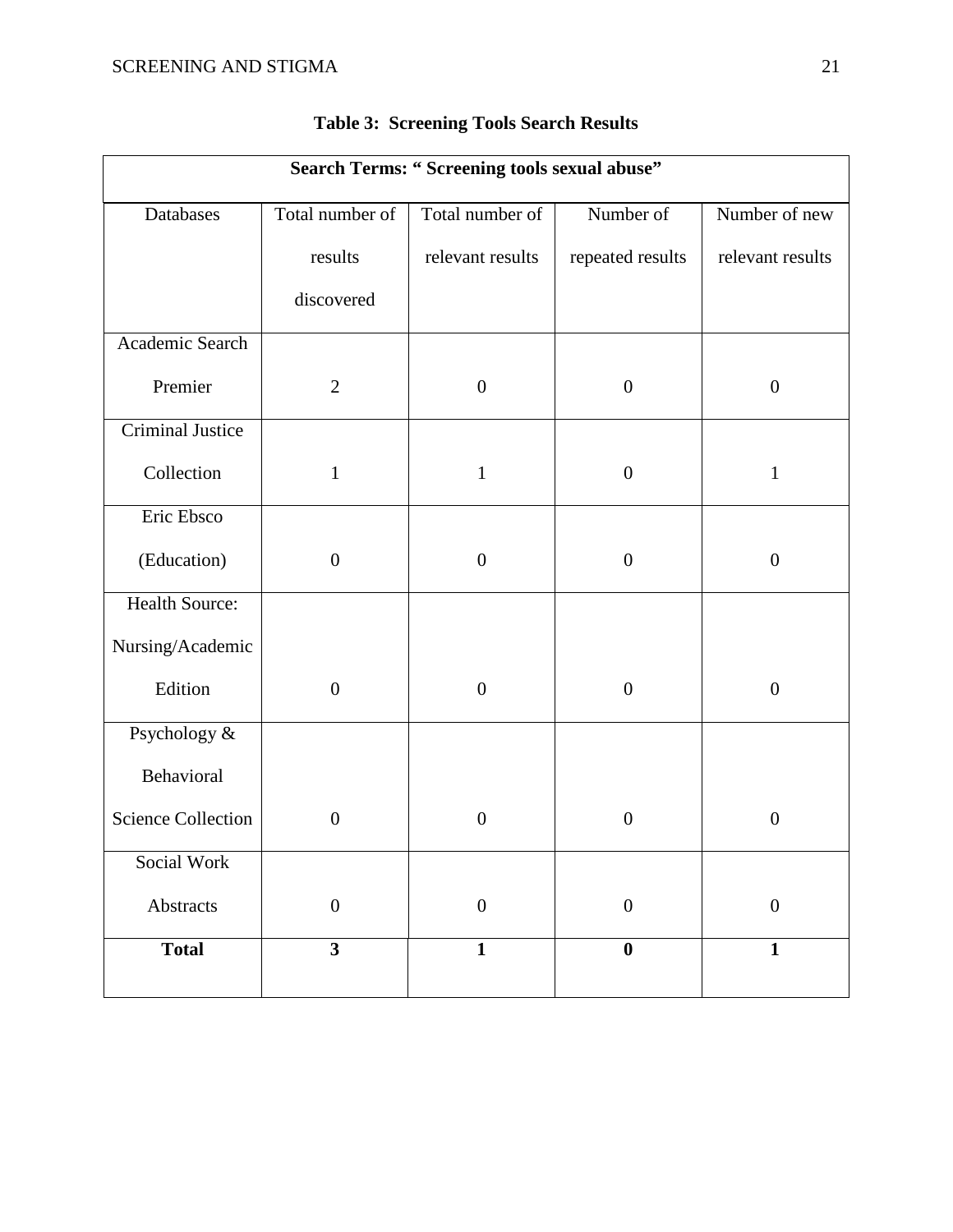| 10 Year Range   |        |        |           |                 |
|-----------------|--------|--------|-----------|-----------------|
| of when article |        |        |           |                 |
| was published   | 1980's | 1990's | 2000-2005 | 2006 to present |
|                 |        |        |           |                 |
|                 |        |        |           |                 |
| Number of       |        |        |           |                 |
| articles used   | 3      | 11     | 7         | 25              |

### **Table 4: Dates of Articles Used in this Paper**

### **Existing Screening Tools**

| <b>Table 5: Screening Tools</b> |                                    |                     |                       |  |
|---------------------------------|------------------------------------|---------------------|-----------------------|--|
| Screening tools                 | Screening tools for                | Screening tools for | Total screening tools |  |
| administered to males           | sexual abuse only                  | male sexual abuse   | examined              |  |
| only (Emotional,                |                                    | only                |                       |  |
| physical, and sexual            |                                    |                     |                       |  |
| abuse)                          |                                    |                     |                       |  |
| 1                               | $\overline{2}$                     | $\overline{0}$      | 9                     |  |
| -RADAR for men                  | -Screening tool for Pediatric      |                     |                       |  |
|                                 | Sexual Assault to Reduce           |                     |                       |  |
|                                 | <b>Emergency-Department Visits</b> |                     |                       |  |
|                                 | -SAVE: A Tool for Screening for    |                     |                       |  |
|                                 | Sexual Assault                     |                     |                       |  |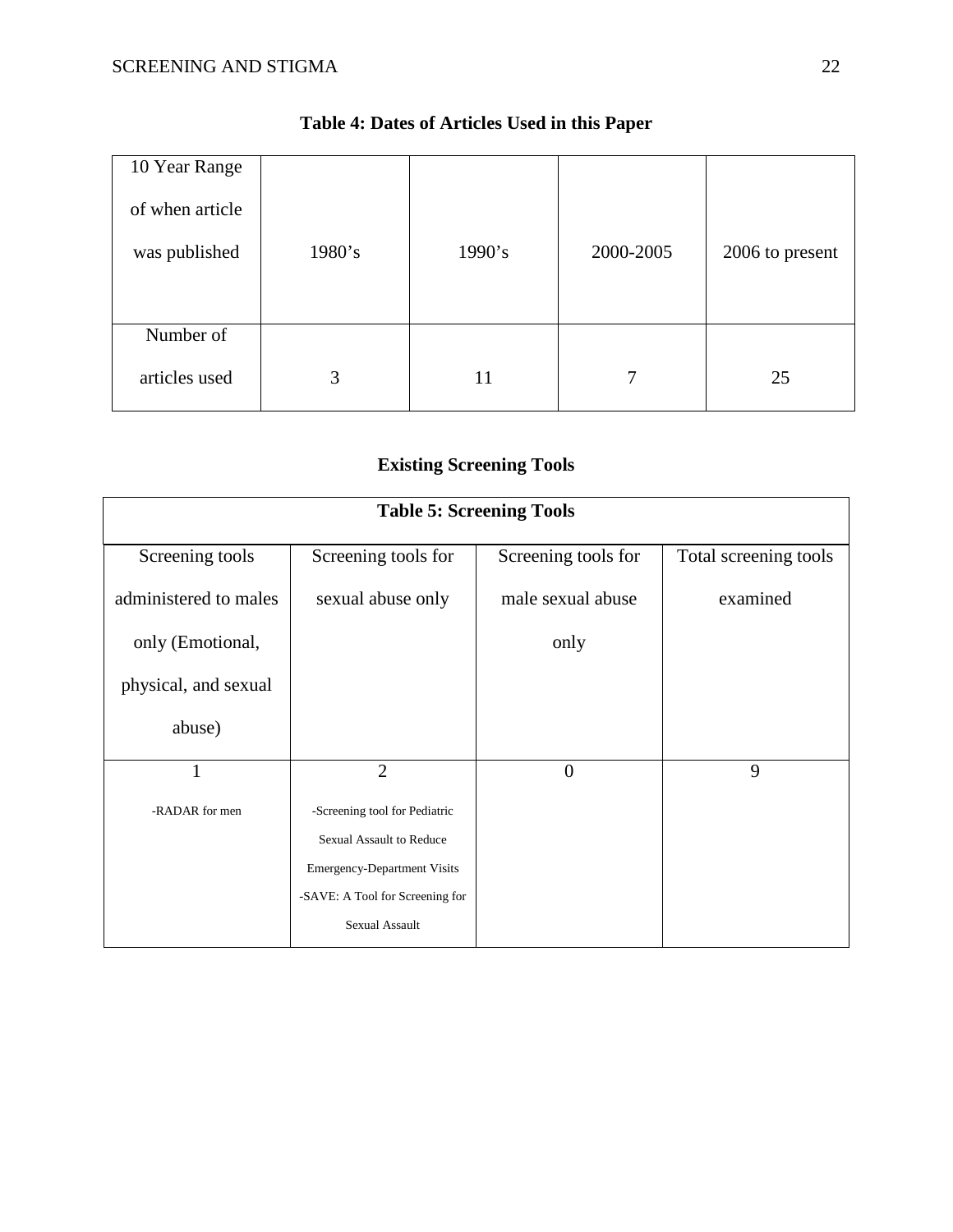### **Child Welfare Setting**

# **Questions Every Judge and Lawyer Should Ask About Infants and Toddlers In The Child Welfare System**

Dicker, Grace, Lederman, Maze, & Osofsky, (2002) compiled a checklist of services that child advocates, lawyers, and judges should reference when placing children in foster care. There are four areas examined: physical health, developmental health, mental health, and educational/childcare setting. What is problematic here is that there is nothing concerning sexual abuse. If a child has been sexually abused, there should be careful consideration when it comes to placing the child in a foster home. One of the questions they do recommend asking is: "Has the child received a comprehensive health assessment since entering foster care?" It is important that these children receive a physical exam to identify any health problems. They do not discuss the possibility of sexual abuse and why it would be important to screen a child for that. The child should receive a thorough physical exam, and the parents or current caregivers should be asked about possible symptoms of abuse depending on the child's age, such as physical complaints or sexualized behavior (Dicker *et al.,* 2002).

### **Medical Setting**

### **A Brief Two-Item Screener for Physical or Sexual Abuse**

A two-question screening tool was developed by Bennet *et al.* (2007) to quickly and accurately identify physical or sexual abuse in patients within a medical setting. This screener was adapted from the CTQ-SF (Childhood Trauma Questionnaire- Short Form), which contains 28 questions. Only two questions were used for this particular screener because it would be easy to implement and add to a yearly medical exam by a doctor. The sexual abuse question is: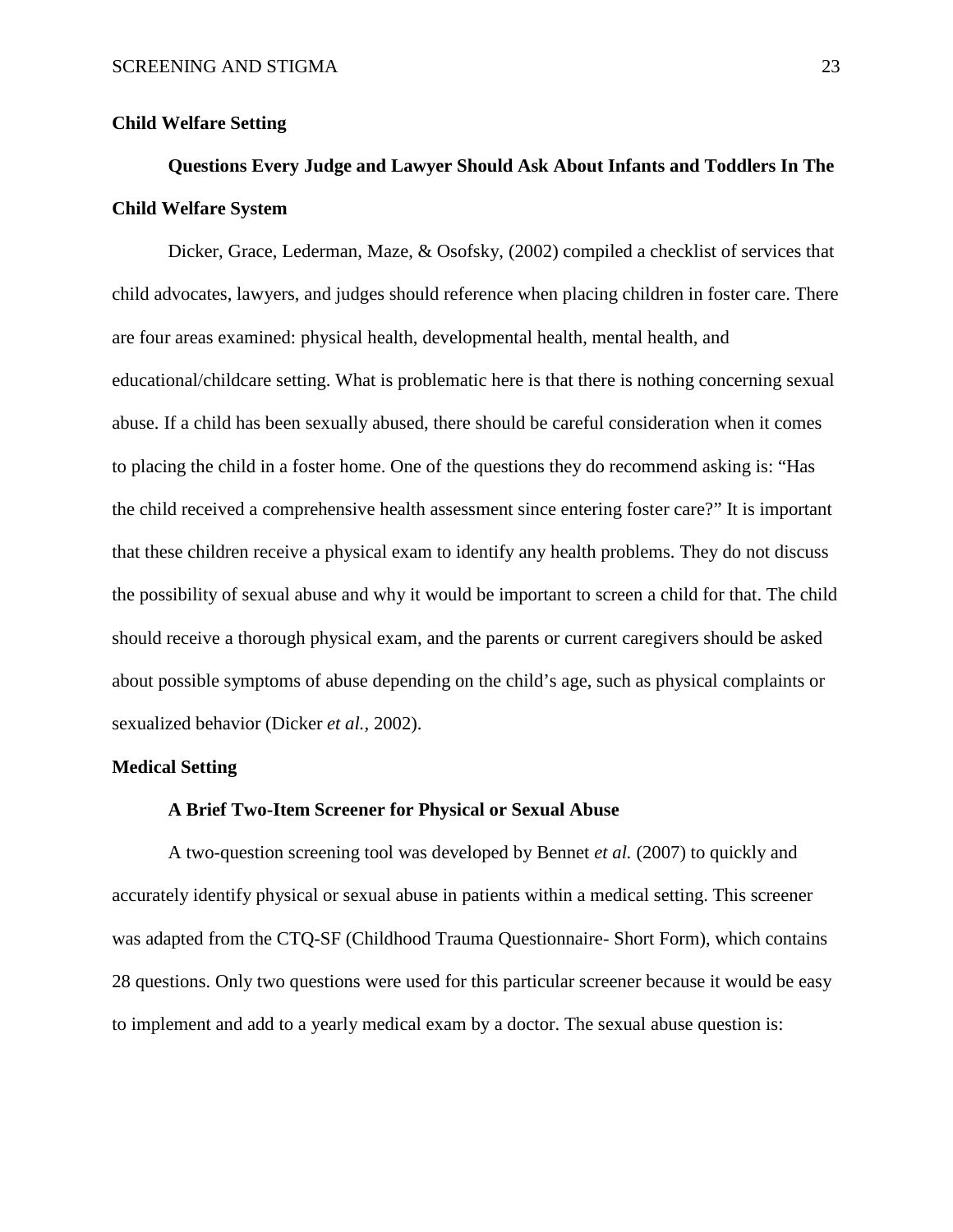"When I was growing up, someone tried to touch me in a sexual way or tried to make me touch them." (Bennet *et al.* 2007).

The answers range from 1 (I was never) to 5 (I was very often). If the response is anything other than a 1, then it is identified as a positive screen. This screener has only been tested on a random sample of females (2,225) between the ages of 18-65 and was proven to be accurate, however the accuracy is unknown when used by males. A primary care physician or any other form of a medical clinic could administer this short questionnaire with ease (Bennet *et al.* 2007).

### **RADAR for Men: A Domestic Violence Intervention**

This tool, developed by the Institute for Safe Families, is primarily for victims of domestic violence who are male (Centers for Disease Control and Prevention, 2007). Domestic violence is a topic that has also been seen as a primarily female issue. The RADAR acronym is used as a guide for health care professionals to use on their patients. Each letter signifies a stepby-step approach as follows:

- "R-Routine inquiry of all patients 14 years or older: Health care providers should ask their patients every year about abuse, because most patients do not offer that information without being asked.
- A- Always ask: It is important to ask questions about all types of abuse.
- D- Document findings: Document anything that is said, denials or admissions.
- A-Assess for safety and lethality: Identify if they are safe at home, or if other people are safe at home.
- R- Respond: Comfort the patient if they have made a disclosure, and let them know that they will receive help" (Centers for Disease Control and Prevention, 2007).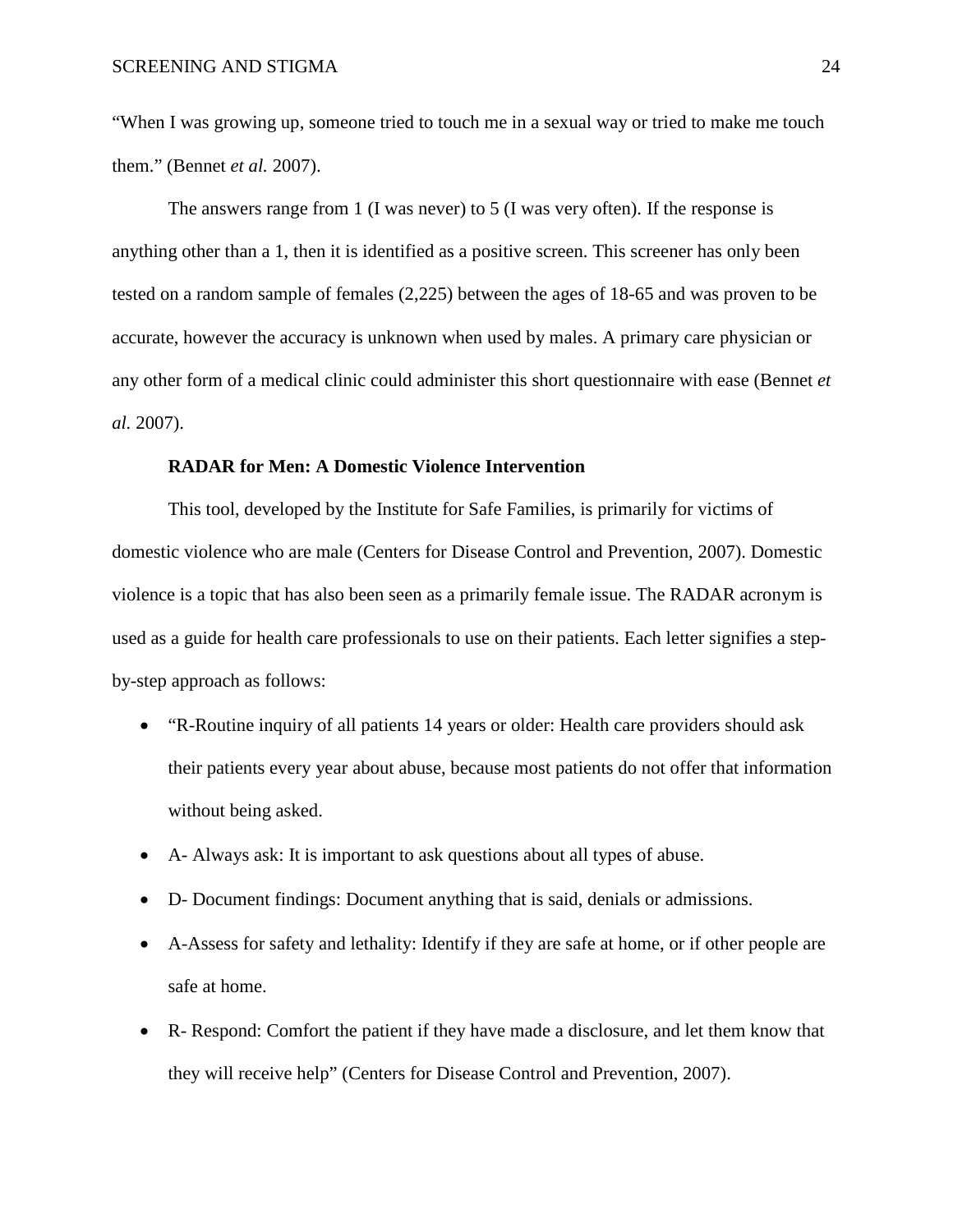There is a list of suggested questions, but this guide stresses how everyone has their own style. The questions can be changed and asked in any way the professional sees fit. Before or after the patient discloses that they have been a victim, the doctor is encouraged to say that women are not the only victims of domestic violence, ask them if they need help, and refer them to therapists (Centers for Disease Control and Prevention, 2007).

One problem with this tool is that the questions are framed solely for sexual abuse between spouses, but this tool could be manipulated to ask about recent and childhood sexual history (Centers for Disease Control and Prevention, 2007).

### **SAVE: A Tool for Screening for Sexual Assault**

Lynne Stevens developed this screening tool in 2003 (Centers for Disease Control and Prevention, 2007); it does not list specific questions to ask, but acts as more of a guideline and gives suggestions when it comes to screening patients.

"S-Screen all your patients for sexual assault"

Anyone can be a victim, males and females. Everyone should be screened, and doctors are usually trusted, so they are a great resource for disclosure.

"A-Ask direct questions in a non-judgmental way"

Use simple language that anyone and everyone of all ages can understand.

"V-Validate the patient's response"

If they disclose, offer support and properly document the disclosure. If there is no disclosure but there is still suspicion, they should document it in the patients chart and make a note to possibly ask again in the future.

"E-Evaluate, educate, refer"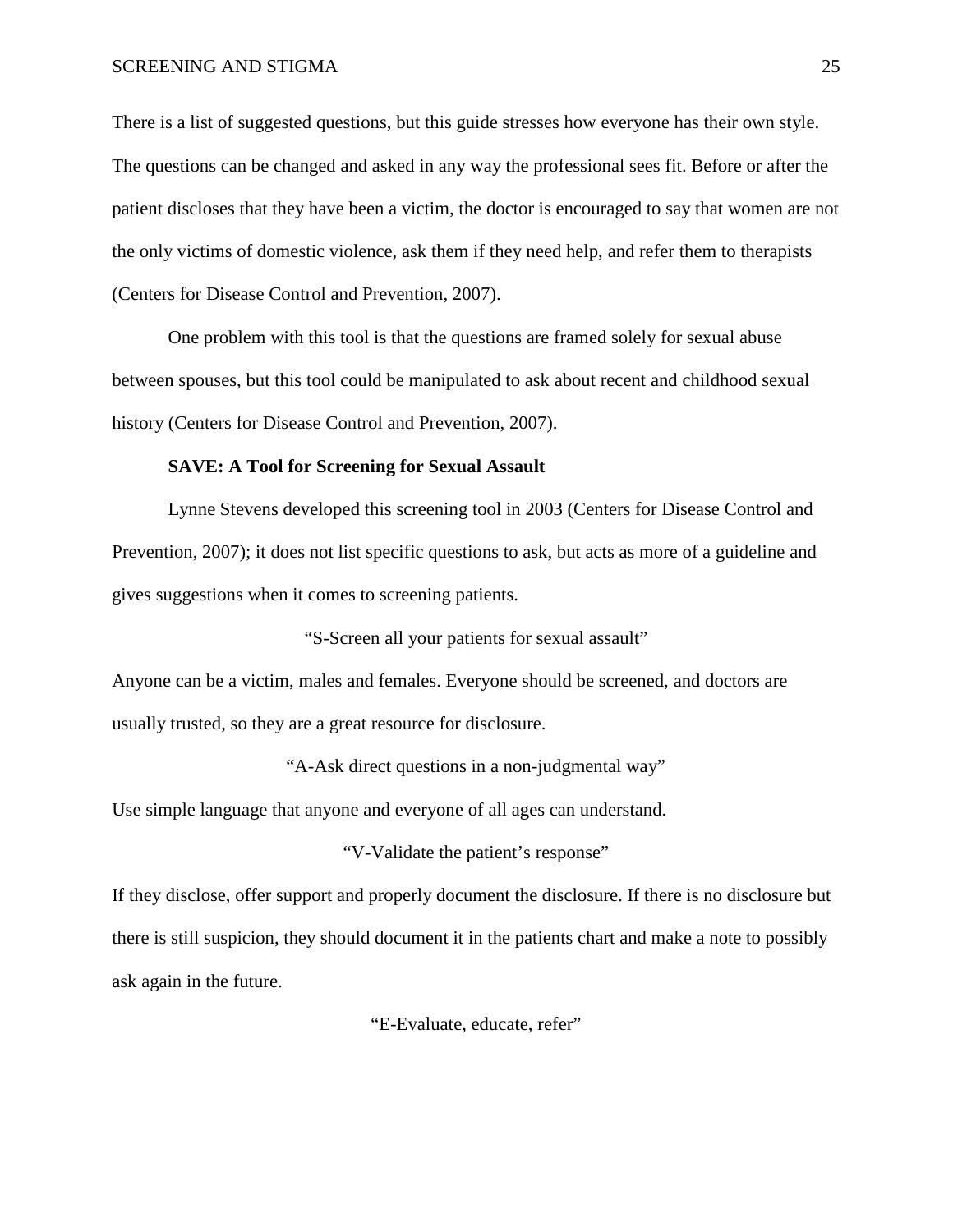If they disclose, the health care provider should ask if there is anything they can do to help. They should also make referrals, and thank them for being honest (Center for Disease Control and Prevention, 2007).

This screening tool has been used on men and women (Center for Disease Control and Prevention, 2007).

## **Screening Tool for Pediatric Sexual Assault to Reduce Emergency-Department Visits**

This tool was developed by Floyed, Greenbaum, Hirsh, & Simon (2011) and uses the following four questions to determine whether the child should go to the Emergency Room or if other evaluations would suffice, such as a Child Advocacy Center, a regular doctors visit, or beginning therapy. This screening tool was initially used on 163 children, where 90 of them met positive criteria for entering an emergency department; this tool was discovered to have 100% success rate.

"1. Did the incident occur in the last 72 hours and was there oral contact or genital-to-genital or genital-to-anal contact

2. Did the patient have genital or rectal pain, bleeding or discharge, or known genital injury?

3. Was there an immediate concern for the child's safety?

4. Was there an unrelated emergency medical condition present?" Floyed, Greenbaum, Hirsh, & Simon (2011).

If any of these 4 questions are answered with "yes" then it warrants an Emergency Department visit and is considered a positive screen. If the incident occurred more than 72 hours before, the need for an examination may be unnecessary since forensic evidence might be gone, especially if the child has bathed. The child's genital area could have already healed. The first 24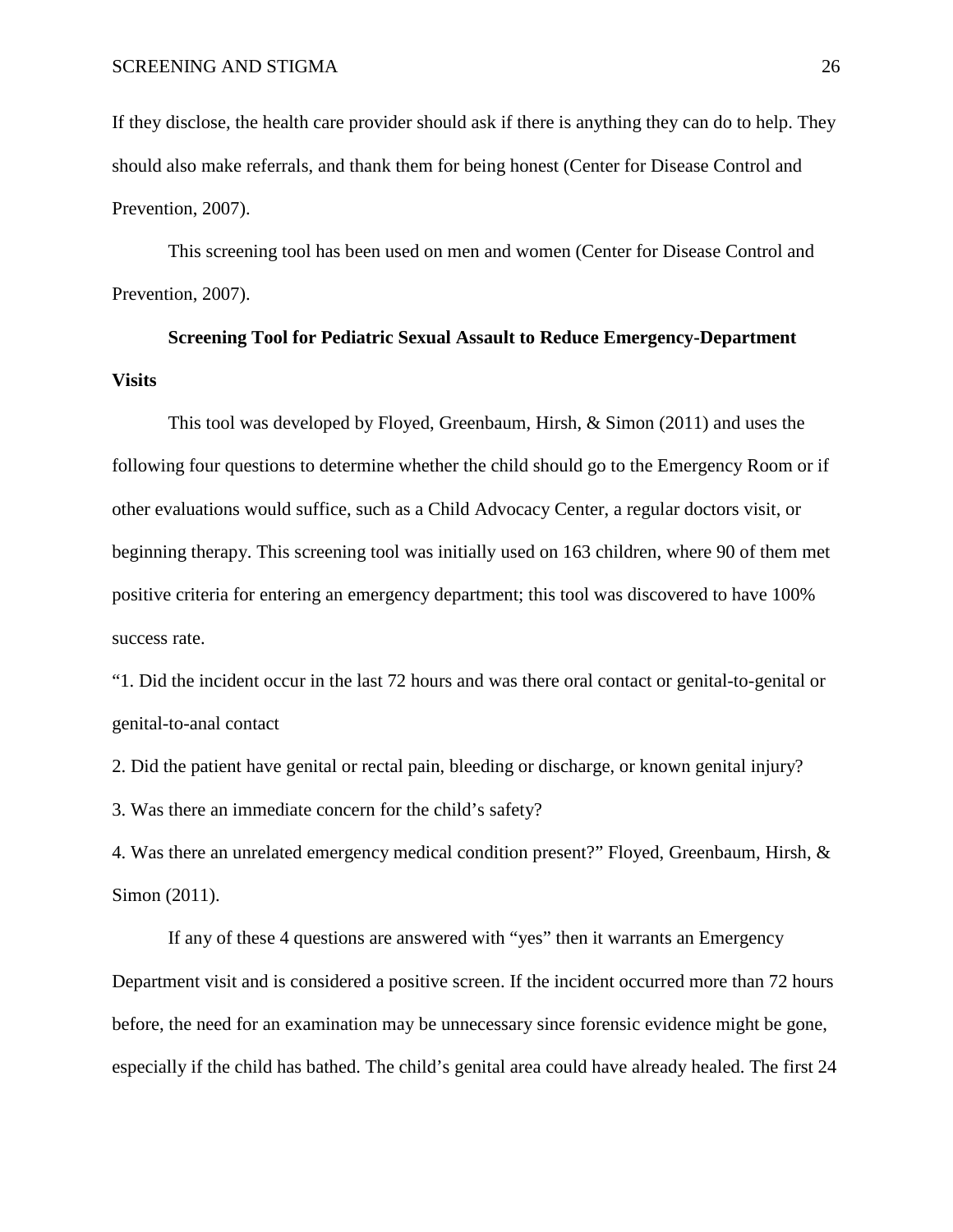hours after sexual abuse are the most crucial hours for a child to be examined, but up to 72 hours will also suffice. This screening tool is useful so that children who do not require immediate medical attention can get the assistance they need without having to visit the emergency department (Floyed *et al.,* 2011). However, a medical exam performed days after abuse may still be beneficial, even if it is not performed in the emergency department. Even if the exam is not for forensic reasons, it may still be valuable so children know that their bodies are okay (Britton, 1998).

### **Suggested Screening Questions- The Family Violence Prevention Fund**

The Family Violence Prevention Fund developed these screening questions in 2002 (Center for Disease Control and Prevention, 2007). This screener has been used on male and female patients. It suggests health care practitioners to frame the topic by asking about violence. A framing statement could be "Because violence is so common in many people's lives. I have begun to ask all my patients about it." This is another tool that screens for multiple forms of abuse such as physical, emotional, and sexual abuse. There is only one particular question about sexual abuse and it deals with intimate partner violence. The suggested question is, "Has your partner ever forced you to have sex when you did not want to? Has your partner ever refused to practice safe sex?" (Center for Disease Control and Prevention, 2007). This question could be modified to fit childhood sexual abuse; a possible question could be: "Has anyone ever forced you to have sex when you did not want to?" However, when asking this question to children the practitioner may want to substitute the word "sex" for something different. As used in the definitions, words such as "touched" "took photos" "made me touch them," etc. may be more suitable for children (Center for Disease Control and Prevention, 2007).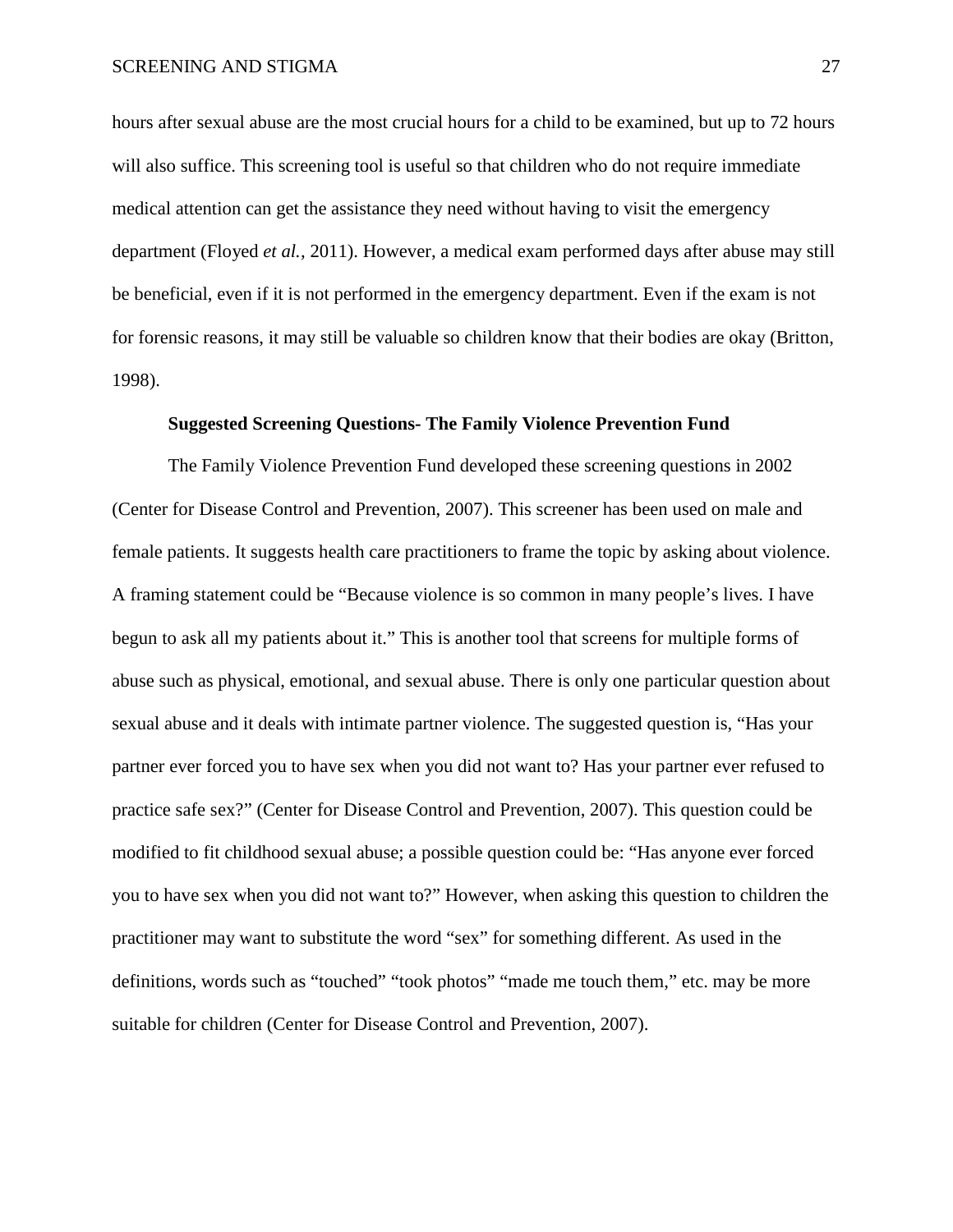### **Mental Health and Substance Abuse Setting**

### **Addiction Severity Index (ASI)**

This is a 161-question clinical interview developed by the National Institute on Drug Abuse. It is used to collect information on substance abuse and all other forms of abuse (emotional, physical, and sexual). This screening tool is better for screening for PTSD as opposed to childhood trauma, but does contain questions in terms of childhood sexual abuse within the family. There is a version for females, which asks additional sexual abuse questions. It is worth mentioning that due to how long this interview is, it would be difficult to administer in a timely manner (Center for Substance Abuse Treatment, 2000).

### **Brief Childhood Abuse Screening Questionnaire for Substance Users**

This is a brief 5-question self-report questionnaire; the questions were adapted from Dembo, Shaefer, and Finkelhor (Little *et al.,* 1994). The answers to the questions are reported as either "yes" or "no." The first two questions deal with physical abuse, and the last three are for sexual abuse. This instrument was used on adults and asked questions about experiences prior to them being 16 years old. If they selected "yes," the perpetrator had to be at least 5 years older than them.

This instrument contains the following questions:

1-2. Physical abuse questions

"3. When you were 16 years old or younger did someone at least 5 years older than you touch or grab you, kiss you, or rub against you, either with your clothes on or off in such a way that felt uncomfortable or frightening?

4. When you were 16 years old or younger did someone at least 5 years older than you take nude photographs of you, or show you their sex parts, or perform a sex act in front of you?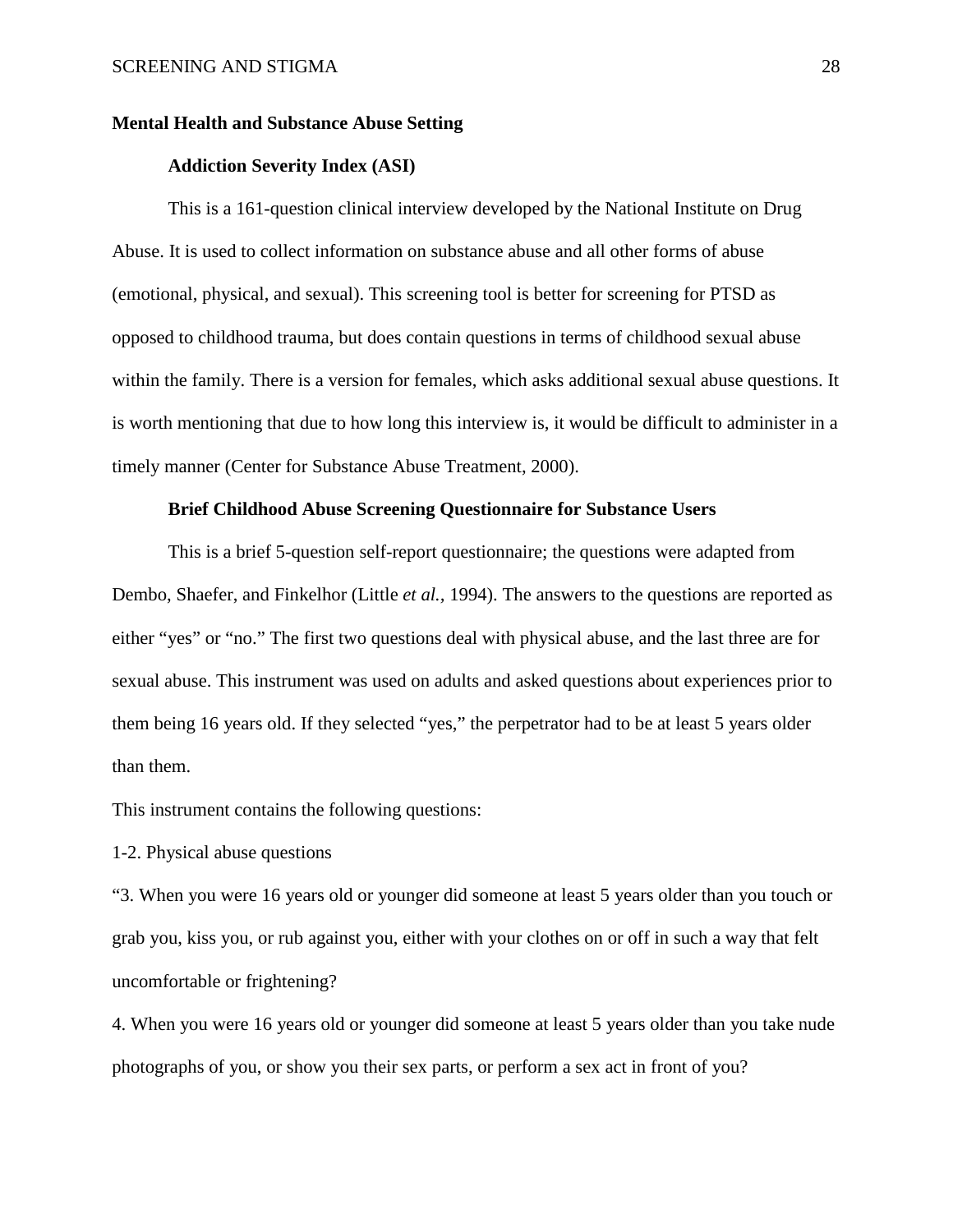5. When you were 16 years old or younger did someone at least 5 years older than you make you perform a sex act on them (for example: intercourse, anal sex, oral sex, putting their fingers inside you, masturbation)?" (Little *et al.,* 1994).

Of the 147 males who completed this assessment, the self-referred clients reported higher levels of abuse than those who were court mandated to attend the treatment center. They also received more alcohol related treatment. The men who reported sexual abuse also reported more mental health issues once in treatment. Far fewer men disclosed sexual abuse compared to physical abuse; this underreporting could have to do with the stigma associated with sexual abuse. Many people agree that it is necessary for mental health and substance abuse treatment centers to screen their patients for a history of abuse. This questionnaire has proven to be effective in detecting abuse; it was initially used on male and female clients (Little *et al.,* 1994).

### **Childhood Trauma Questionnaire (CTQ)**

This questionnaire consists of 70 questions where the client self-reports any maltreatment experiences prior to the age of 18 (Ahluvalia, Bernstein, Handelsman, & Pogge, 1997). This questionnaire relies on the person taking it to disclose any reports of abuse. It is not exclusively a sexual abuse questionnaire, but also asks about physical abuse and neglect. Some sexual abuse questions are: "When I was growing up, someone tried to touch me in a sexual way or tried to make me touch them" (Center for Substance Abuse Treatment, 2000) and "When I was growing up I believe I was sexually abused." (Center for Substance Abuse Treatment, 2000). The questions are objective (fact-based, measurable) and subjective (opinion) in nature, and definitions of sexual abuse are provided. This screening tool would be best used in a clinical setting such as, but not limited to, residential care or non-profit organizations. This questionnaire is also fairly lengthy to administer. Males and females (398) were administered this test initially;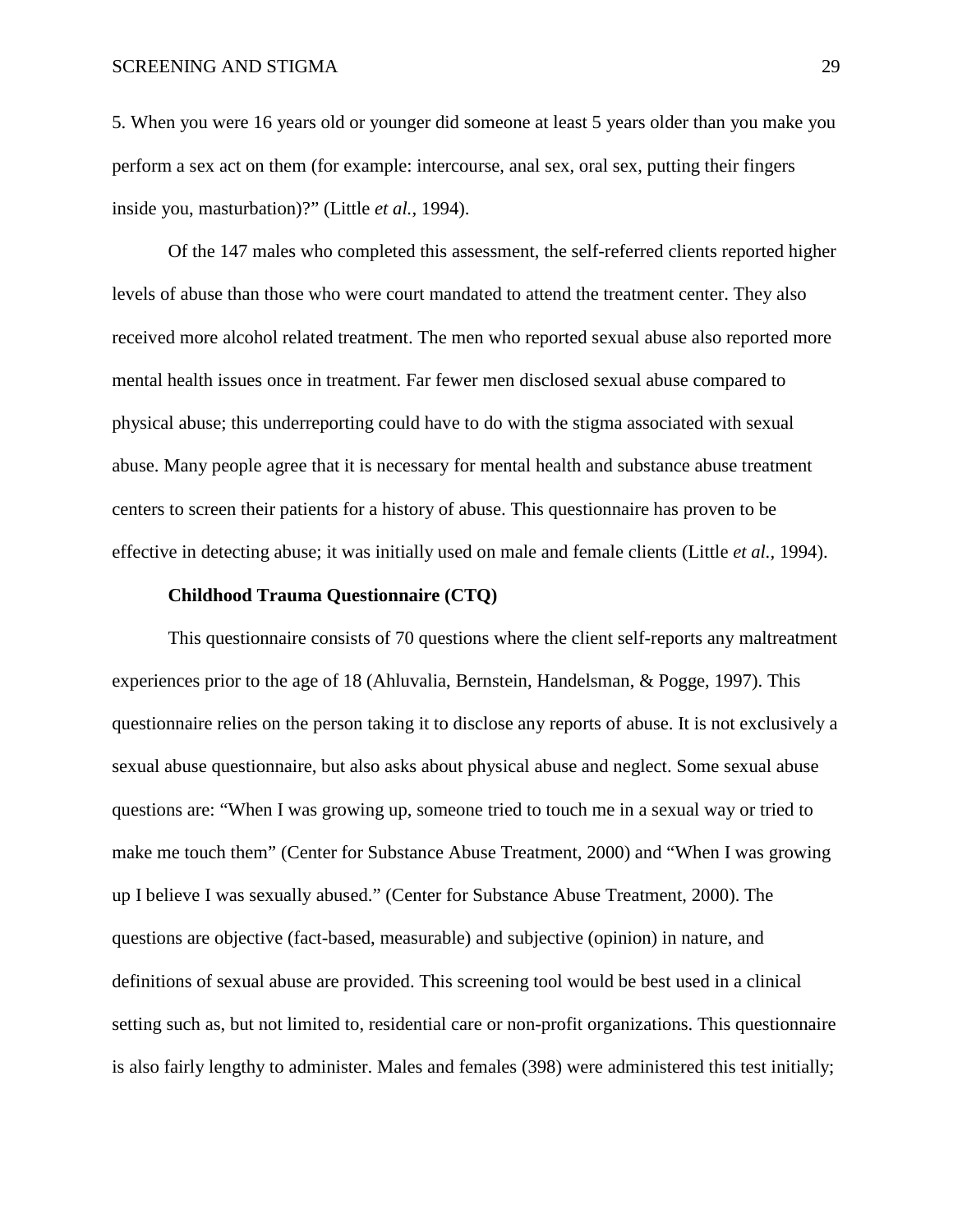they were between the ages of 12-17, and this test proved to be valid (Ahluvalia *et al.,* 1997).

It is worth mentioning that the cost of administering these assessments can cause a financial burden in these settings. Training staff members and buying the rights to the tests can be expensive, but clients can benefit if everyone is trained. Exploring whether any mental health professionals would volunteer their services to screen would also be a good option (Center for Substance Abuse Treatment, 2000).

### **Prevention**

Finkelhor (2009) stated how important it is to notify the community of registered sex offenders, limit where they can live, and conduct background checks of new employees, especially when working with children. These are effective preventative measures, but only if someone has already been convicted of sexual abuse. There is also limited information regarding how effective these measures are in preventing further sexual abuse. He also discusses how schools are the primary setting for educating children about sexual abuse.

Schools educate students efficiently and effectively when it comes to academics. Schools that have implemented sexual abuse prevention educate their students on knowing what a dangerous situation is, what forms of touching are unwanted, how to refuse an abuser, and how to get help. Porter & Sloan (1984) and Hilarski, Wodarski, & Feit (2008) describe how necessary it is for all schools to implement a prevention effort. School nurses, police officers, and social workers may be willing to present this preventative information to children if properly trained on the topic.

Screening options may not be the most feasible route for identifying sexually abused children within the school setting. Implementing prevention efforts into all schools would be the most effective way to bring this information to children, and to also encourage disclosures.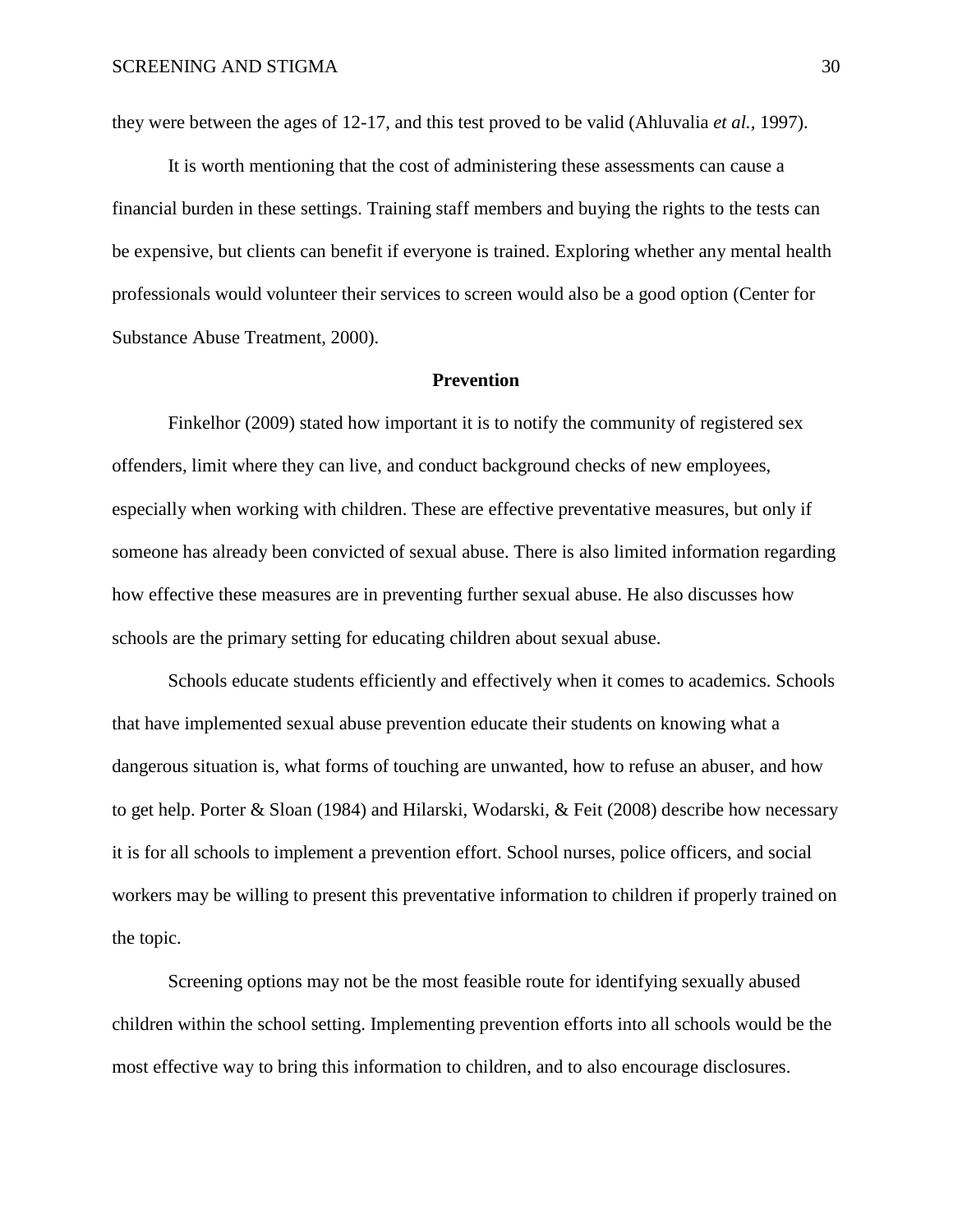### SCREENING AND STIGMA 31

Finkelhor (2009) said that bringing prevention efforts to schools increases disclosures because children feel as though there is a trusted person they can tell, since they are already talking about it within that setting. All schools could encourage this type of curriculum to be brought to them through either a health class or a school-wide information session.

It is necessary that parents, friends, and siblings have knowledge of sexual abuse because the child is not responsible for protecting themselves in these dangerous situations. Some parents have been hesitant for their children to learn about childhood sexual abuse because they fear their children developing anxiety around the subject, but Finkelhor (2009) says that the opposite has been discovered. Parent-child communication even improves through these prevention efforts. These prevention efforts can reduce stigma associated with sexual abuse and promote disclosures (Finkelhor, 2009).

Savell, Kinder, & Young (2006) researched the effects of administering a sexually explicit questionnaire to a group of abused and non-abused females, with ages ranging from 18- 25 and an average age of 19.73 years old. Of the 207 females who were administered the questionnaire, none were found to have heightened feelings of anger, anxiety or depression. The feelings were measured before and after the sexually explicit questionnaire was administered.

Rojas & Kinder (2007) replicated the above study with males (125) and females (125) between the ages of 18 and 36 with an average age of 25.57 years old. The study showed the same outcome as before; there was no significant difference between pre and post-test measures of anxiety, depression, and anger. There were also no differences in results between males and females. Findings of this study are consistent with other research stating that about one-third of participants were victims of childhood sexual abuse.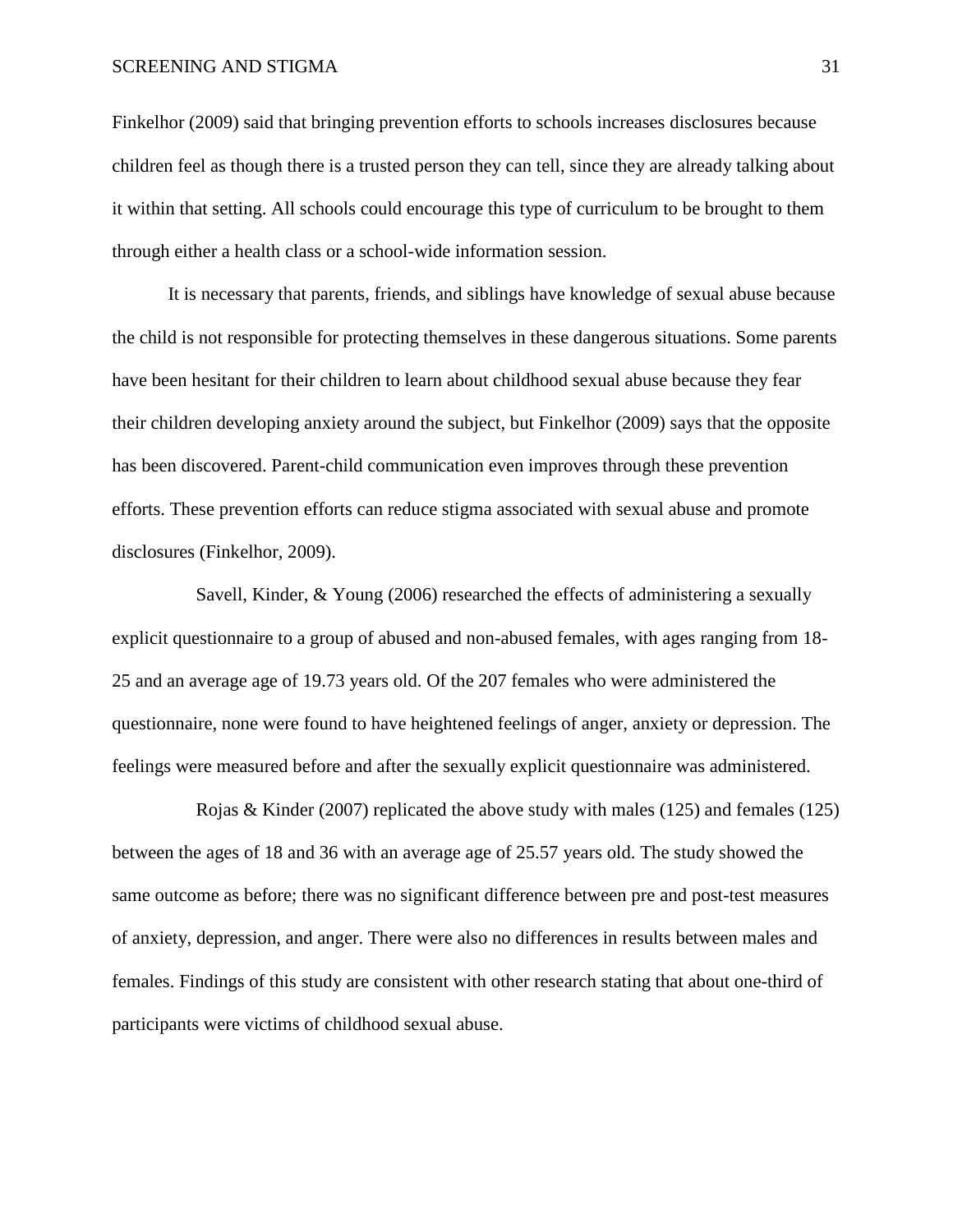These studies further show how necessary it is to screen for childhood sexual abuse. They also prove how there is minimal risk associated with administering sexually explicit questionnaires. Researchers, physicians, and social workers do not want to cause further emotional damage to someone who has experienced sexual abuse. However, if sexual abuse can be detected from these questionnaires, and the participant can receive the help they deserve without being further traumatized, then there is no reason not to administer the questionnaire. Whether given verbally or documented by the participant, questionnaires are valuable screening tools to identify childhood sexual abuse in people of all ages. A precondition to administering any type of childhood sexual abuse questionnaire is to have resources on where to find helpsuch as local crisis centers and referrals to therapists- in order to alleviate any possible stress that may occur.

#### **Implications**

Research surrounding male childhood sexual abuse has been lacking. Social workers will benefit from this research by understanding how important it is to screen children and adults for childhood sexual abuse. Social workers are advocates for their clients and people lacking privilege and power. Many people view the topic of sex as taboo and avoid it all together, when in reality it needs to be talked about. Sex is a human instinct and must be discussed with children so they understand the importance of staying safe but also disclosing if they are abused.

The effects of childhood sexual abuse can be immediate or delayed. They can be short or long term, related in part to disclosure and the aftermath, including support and treatment. It is imperative that social workers working with all populations recognize how traumatizing this experience is. However, this work may also be traumatizing to the workers themselves. It would be helpful for organizations to provide support for staff when working in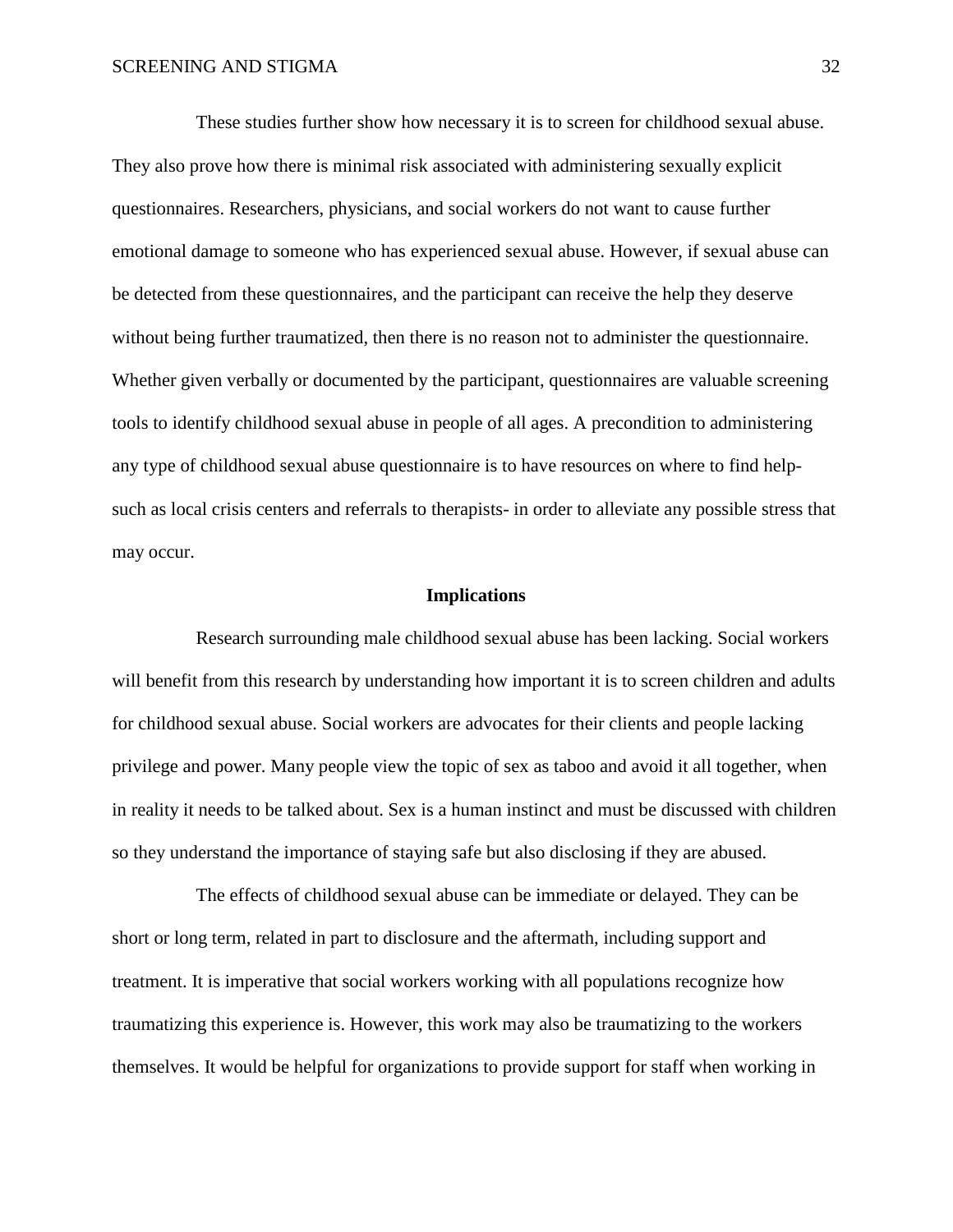this area. Effective coping strategies are essential for workers dealing with clients suffering from trauma (Gil & Weinberg, 2015). Some effective coping strategies include talking to coworkers or supervisors, physical activity, or relaxation and meditation. If more screening tools were created and used, then more disclosures would happen, which could lead males to receive the assistance and healing that they need.

Social workers are not the only discipline that will benefit from this research. Teachers, administrators, doctors, and nurses will see the importance of this research, as some of their students and patients are survivors of sexual abuse. Implementing screening tools and prevention efforts for children and adults on childhood sexual abuse will create a therapeutic environment that will promote disclosures. Then, patients and students will be able to receive the direct care and support that they need.

Suggestions for further research would place emphasis on the involvement of childhood sexual abuse survivors. The survivors are the experts on what could make the disclosing process more therapeutic. By asking male survivors what questions are the best questions to ask, professionals would better be able to identify victims. It would also be useful for professionals from child welfare, medical, and mental health/substance use settings to collect data when implementing screening tools. This data could help to suggest improvements, and allow us to better understand any obstacles. Further research could also be done on the prevalence of male childhood sexual abuse to see if the numbers we found through statistics (about 33%) are accurate. There is limited research available on sexual abuse and young boys; any improvements to that topic would be greatly appreciated by working professionals in any discipline.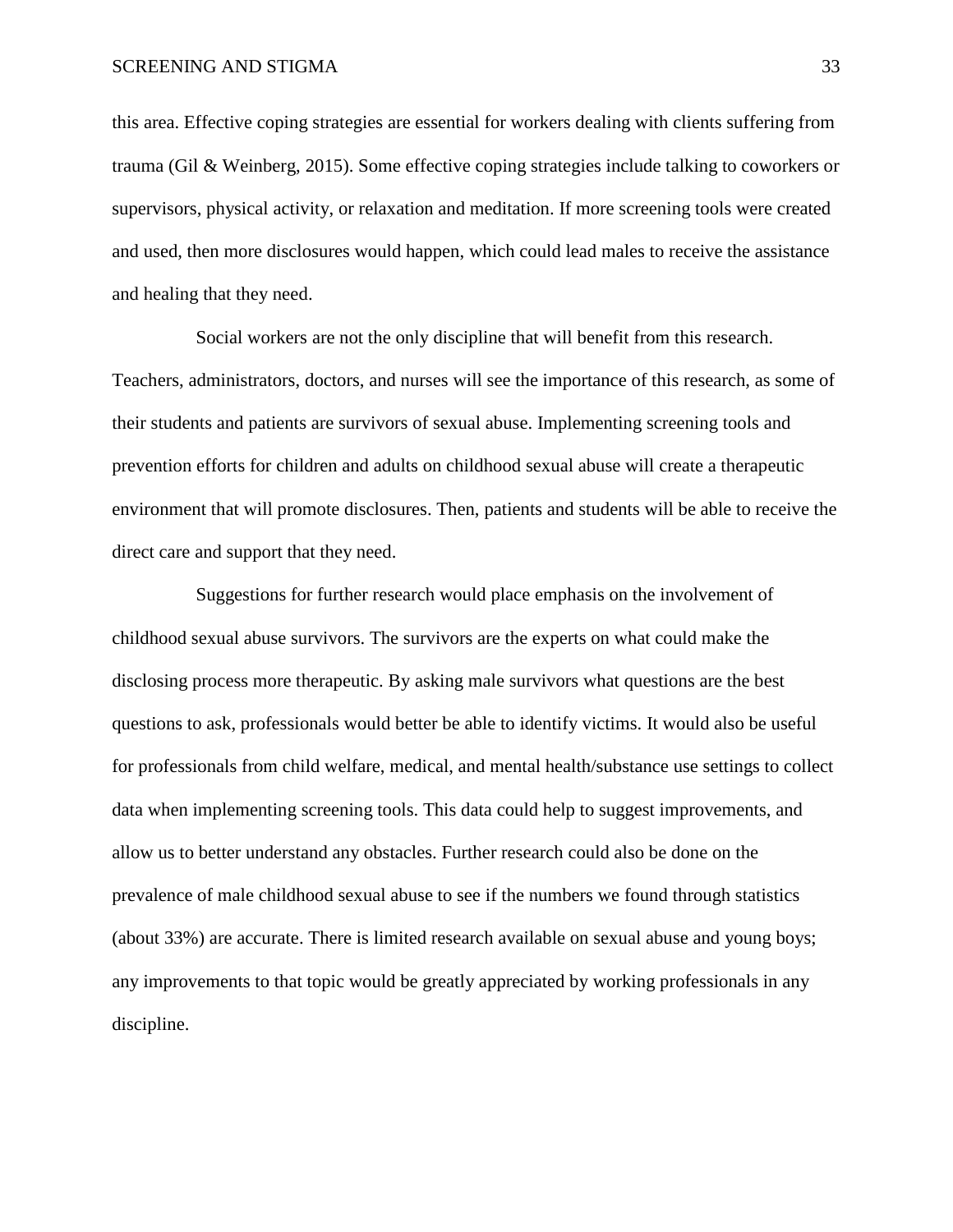### **Conclusion**

This research is the first of its kind. No other published paper attempts to investigate the screening tools available for use on male victims of childhood sexual abuse. There is an obvious need to screen males for childhood sexual abuse because their disclosures are so much lower compared to that of females. No tools are specifically available for male victims of childhood sexual abuse.

The strengths of this study are that it shows the need for an important issue, it brings attention to an issue where the research appears to be stagnant, and the data was collected from multidisciplinary databases. Another strength of this study was the use of up to date statistics from government agencies. Although research is lacking, relevant information was identified from the Centers for Disease Control and Prevention, National Children's Alliance, and Children's Cove. Along with that, childhood sexual abuse was investigated on a national, regional, state, and county level based on those statistics. From these statistics, a pattern emerged where about one-third of reported victims were male; this information gives researchers a number to begin with when exploring this topic further.

The weaknesses of this study are the use of some outdated references due to the lack of published research on this topic. Administering screening tools can be costly and time consuming to the agency that decides to screen its clients. It could also be costly or time consuming for organizations to provide support resources for staff since they will be exposed to traumatic stories. The Bridgewater State University online library was the only library used for research, and only one database from each discipline was explored.

Despite the limitations of this study, the evidence found through journals, government websites, and books depict how important it is to screen children for sexual abuse. Females are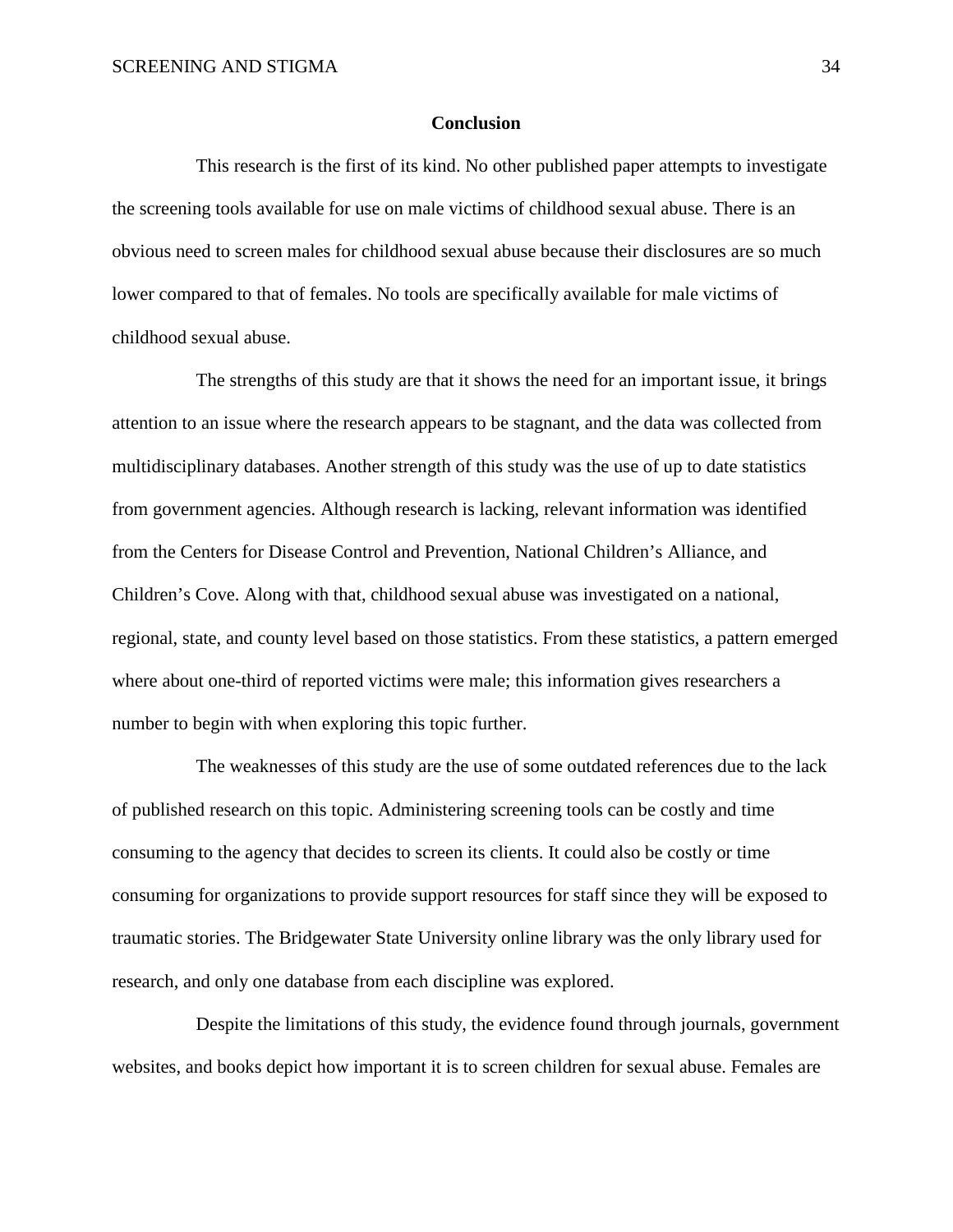overrepresented in the category of sexual abuse, and more attention must be paid to male victims. Better screening tools could lead to improved services for sexually abused males. Social workers are the advocates for this victimized group.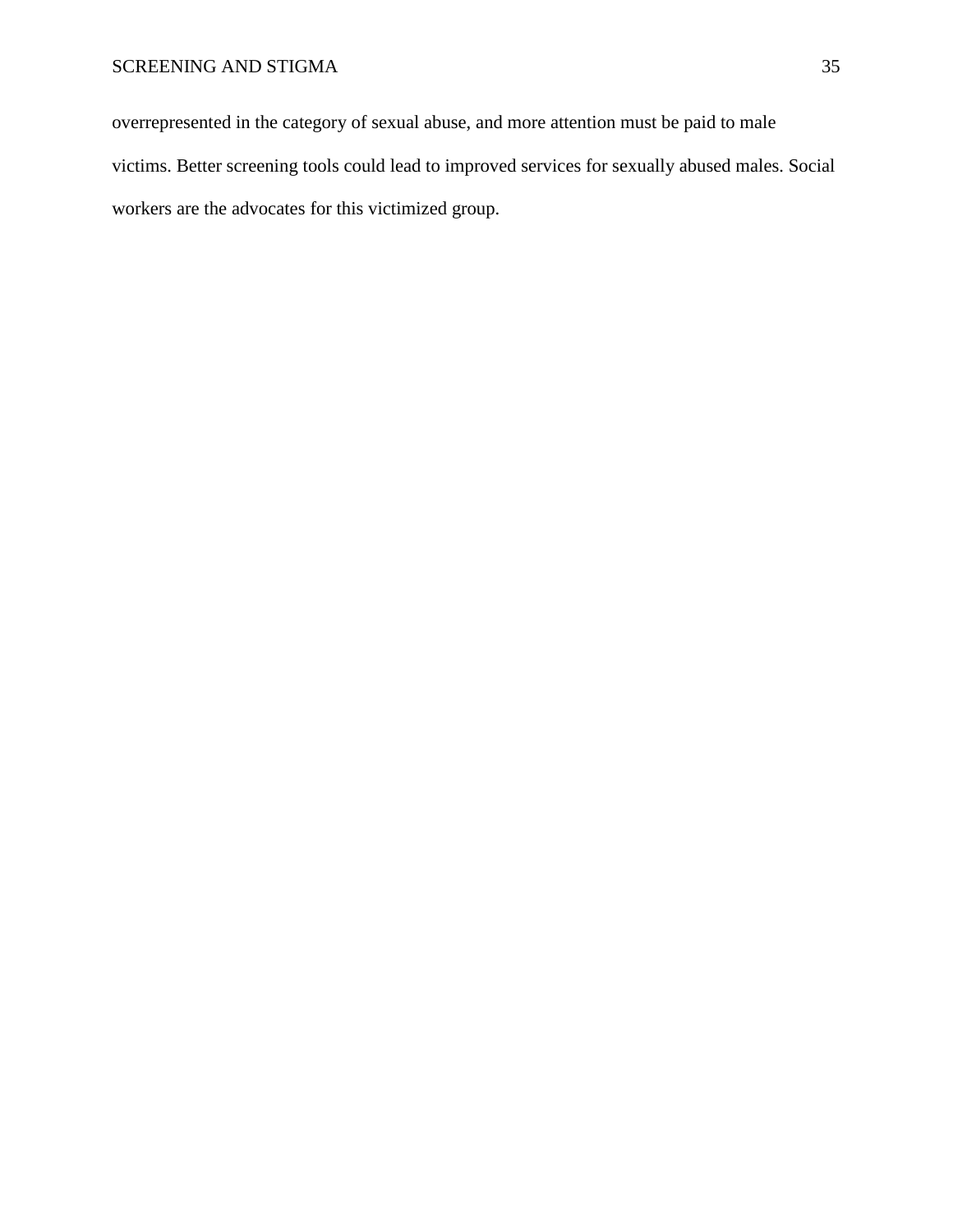### **References**

- Ahluvalia, T., Bernstein, D. P., Handelsman, L., Pogge, D. (1997). Validity of the childhood trauma questionnaire in an adolescent psychiatric population. *American Academy of Child & Adolescent Psychiatry.* 36(3). 340-348.
- Alyan, H., Haboush, K. L. (2013). "Who can you tell?" Features of Arab culture that influence conceptualization and treatment of childhood sexual abuse. *Journal of Child Sexual Abuse.* 22. 499-518
- Bennett, W., Bernstein, D. P., Thombs, B. D., Walker, E. A., Ziegelstein, R. C. (2007). A brief two-item screener for detecting a history of physical or sexual abuse in childhood. *General Hospital Psychiatry.* 29. 8-13.
- Britton, H. (1998) Emotional impact of the medical examination for child sexual abuse. *Child Abuse and Neglect.* 22(6). 573-579
- Boyle, P. (1994). *Scout's honor; Sexual abuse in America's most trusted institution.* Rocklin, CA: Prima.
- Casanova, G. M., Lowe, W., Pavkov, T. W., Wetchler, J. L. (2005). Do American ethnic cultures differ in their definitions of child sexual abuse? *The American Journal of Family Therapy.* 33. 147-166.
- Centers for Disease Control and Prevention. (2007). *Intimate Partner Violence and Sexual Violence Victimization Assessment Instruments for Use in Healthcare Settings.*  Version 1.
- Centers for Disease Control and Prevention. (2016). *Ambulatory Care Use and Physician office visits.*

Center for Substance Abuse Treatment. (2000). *Treatment Improvement Protocol.* Rockville: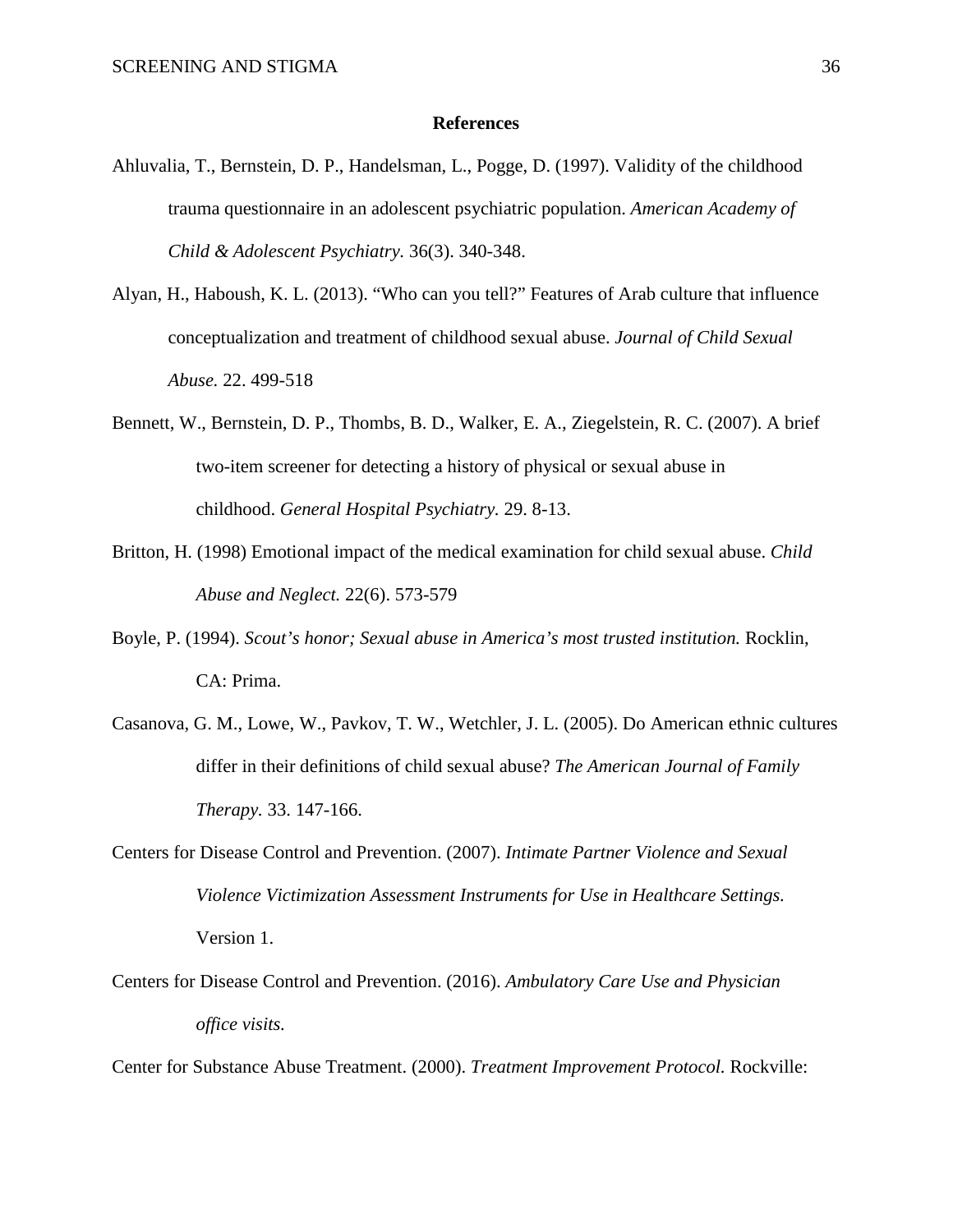Substance Abuse and Mental Health Services Administration (US). (Treatment Improvement Protocol (TIP) Series, No. 36.) Chapter 2—Screening and Assessing Adults For Childhood Abuse and Neglect.

- Cermak, P., Molidor, C. (1996). Male victims of child sexual abuse. *Child and Adolescent Social Work Journal.* 13(5). 385-400
- Child Welfare Information Gateway. (2012). *What is child welfare? A guide for educators.*  Washington, DC: U.S. Department of Health and Human Services; Children's Bureau.
- Child Welfare Information Gateway. (2013). *How the child welfare system works.* Washington, DC: U.S. Department of Health and Human Services, Children's Bureau.

Children's Cove. (2016). *Alleged Victims/Clients (gender).*

- Correa, A., Nuñez, A. (2010). How child sexual abuse impacts Latino families and what that means to prevention strategies [PowerPoint slides]. Retrieved from <http://www.nationalcac.org/professionals/images/stories/2010PChandouts/ana%20nunez> %20-%20latinopreventionprogram.pdf
- Dicker, S., Grace, J. M., Lederman, C., Maze, C., & Osofsky, J. (2002) Questions Every Judge and Lawyer Should Ask About Infants and Toddlers in the Child Welfare System. *National Council of Juvenile and Family Court Judges.*
- Elliot, M. (1995). 'Child Abuse Prevention: What Offenders Tell Us." *Child Abuse and Neglect*. 19. 579-594.
- Elmquist, J., Febres, J., Klostermann, K., Schratter, A., Shorey, R. C., Stuart, G. L., Zapor, H. (2015). A review of Children's Advocacy Centers' (CACs) response to cases of child maltreatment in the United States. *Aggression and Violent Behavior.* 25(A). 26-34.

Finkelhor, D. (1990). Early and long term effects of child sexual abuse: An update.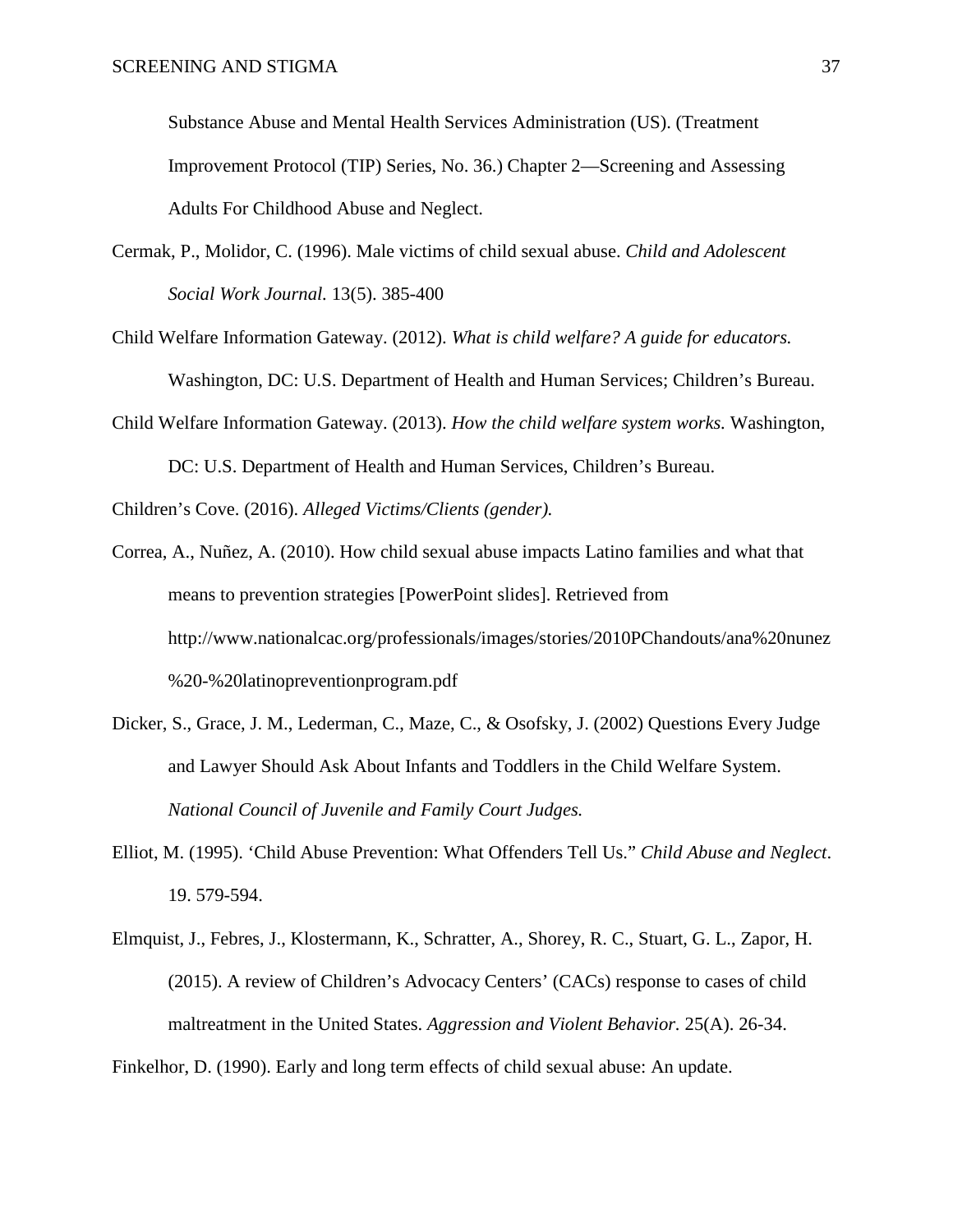*Professional Psychology: Research and Practice.* 21(5). 325-330.

- Finkelhor, D. (2009). The prevention of childhood sexual abuse. *The Future of Children*. 19(2). 169-195.
- Floyed, R. L., Greenbaum, V. J., Hirsh, D. A., Simon, H. K. (2011) Development of a screening tool for pediatric sexual assault may reduce emergency-department visits*. Pediatrics.*  128(2). 221-226.
- Fontes, L. A., Plummer, C. (2010). Cultural issues in disclosures of child sexual abuse. *Journal of Child Sexual Abuse.* 19. 491-518.
- Gil, S. & Weinberg, M. (2015). Secondary trauma among social workers treating trauma clients: The role of coping strategies and internal resources. *International Social Work.* 58(4). 551-561.
- Gries, L., Goh, D., & Cavanaugh, J. (1996). Factors associated with disclosure during child sexual abuse assessment. *Journal Of Child Sexual Abuse.* 5(3).
- Hendricks-Matthews, M. K. (1992). Caring for victim of childhood sexual abuse. *The Journal of Family Practice*, 35(5), 501-502.
- Hilarski, C., Wodarski, J. S., & Feit, M. D. (Eds.). (2008). *Handbook of social work in child and adolescent sexual abuse.* New York, NY: The Haworth Press.
- Holmes, G., Offen, L. (1996). Clinicians' hypotheses regarding clients' problems: Are they less likely to hypothesize sexual abuse in male compared to female clients?. *Child Abuse & Neglect.* 20(60). 491-501.
- Kooiman, C. G., Ouwehand, A. W., & Kuile, M. M. (2002). The Sexual and Physical Abuse Questionnaire (SPAQ): A screening instrument for adults to assess past and current experiences of abuse. *Child Abuse & Neglect.* 26(9).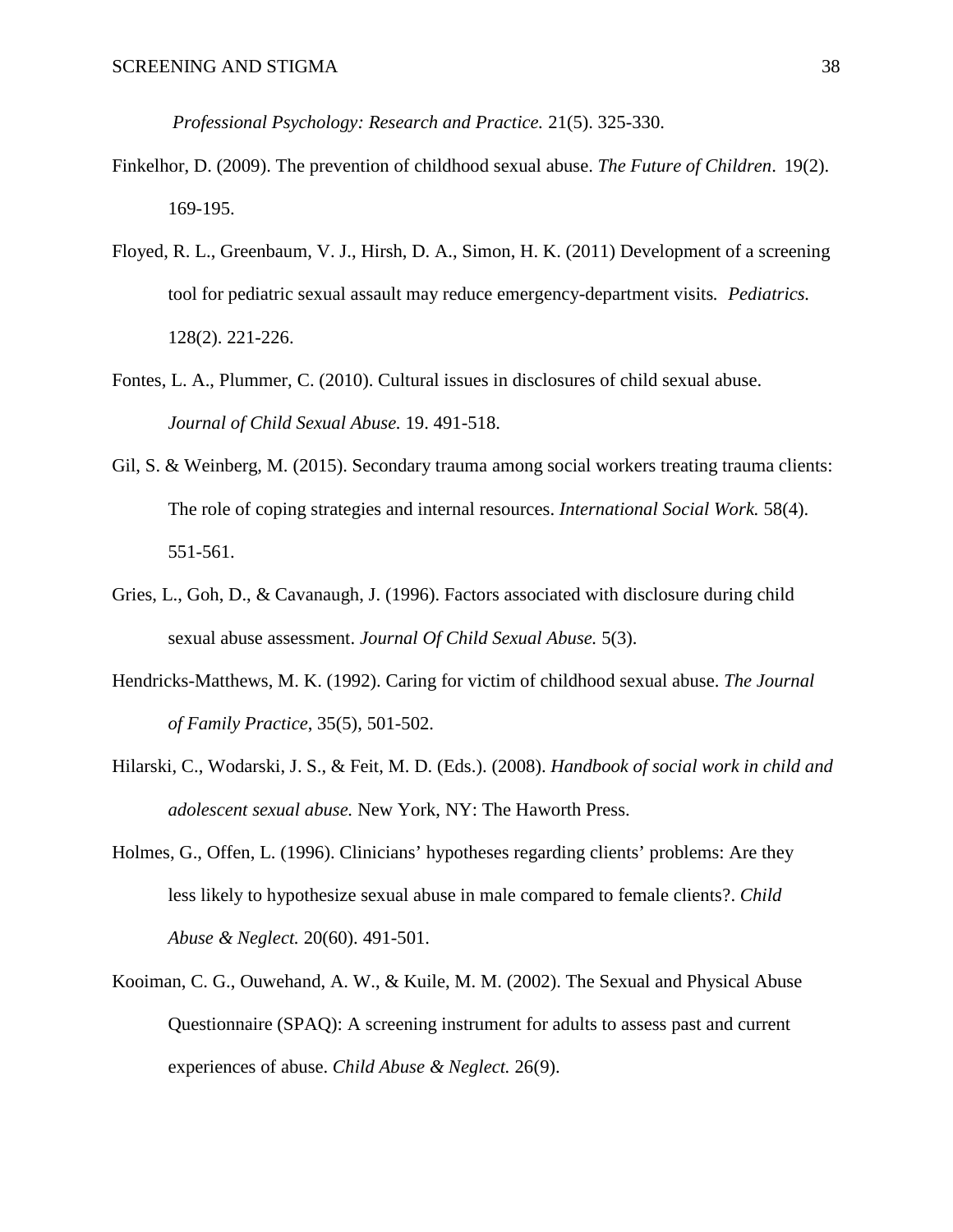Lacey, J. (2015). *Sexual assault*. Retrieved from http://da.co.la.ca.us/sexual-assault

- Little, L. M., Simpson, T. L., Trujillo, M., Westerberg, V. S. (1994). Screening for childhood physical and sexual abuse among outpatient substance abusers. *Journal of Substance Abuse Treatment.* 11(4). 347-358
- Lovett, B. B. (2004). Child sexual abuse disclosure: Maternal response and other variables impacting the victim. *Child and Adolescent Social Work Journal.* 21(4). 355-371.
- Massachusetts Department of Children and Families. (2014). *Report of child(ren) alleged to be suffering from serious physical or emotional injury by abuse or neglect.*
- Massachusetts Department of Children and Families. (2015). *Massachusetts department of children and families quarterly profile.* Retrieved from:<http://www.mass.gov/eohhs/> docs/dcf/reports/data-profiles/dcf-quarterly-data-profile-2015-q2.pdf

Massachusetts General Law, Chapter 119, Section 51A

- McAlinden, A. M., (2006). 'Setting 'em up': Personal, familial and institutional grooming in the sexual abuse of children. *Social & Legal Studies.* 15(3). 339-362.
- National Children's Advocacy Center. (2016). *Intervention Services Fact Sheet.* Retrieved from<http://www.nationalcac.org/images.pdfs/LocalServices/> Intervention/MDT/Intervention\_Services\_Fact\_Sheet\_March\_2015.pdf
- National Children's Alliance. (2016). *NCA Statistics- Statistical Report.* Retrieved from <http://www.nationalchildrensalliance.org/cac-statistics>
- Palmer, S., Brown, R., Rae-Grant, N., & Loughlin, J. M. (1999). Responding to children's disclosure of familial abuse: What survivors tell us. *Child Welfare.* 2(78).
- Podles, L. J. (2008). *Sacrilege: Sexual abuse in the Catholic Church.* Baltimore, MD: Crossland Press.